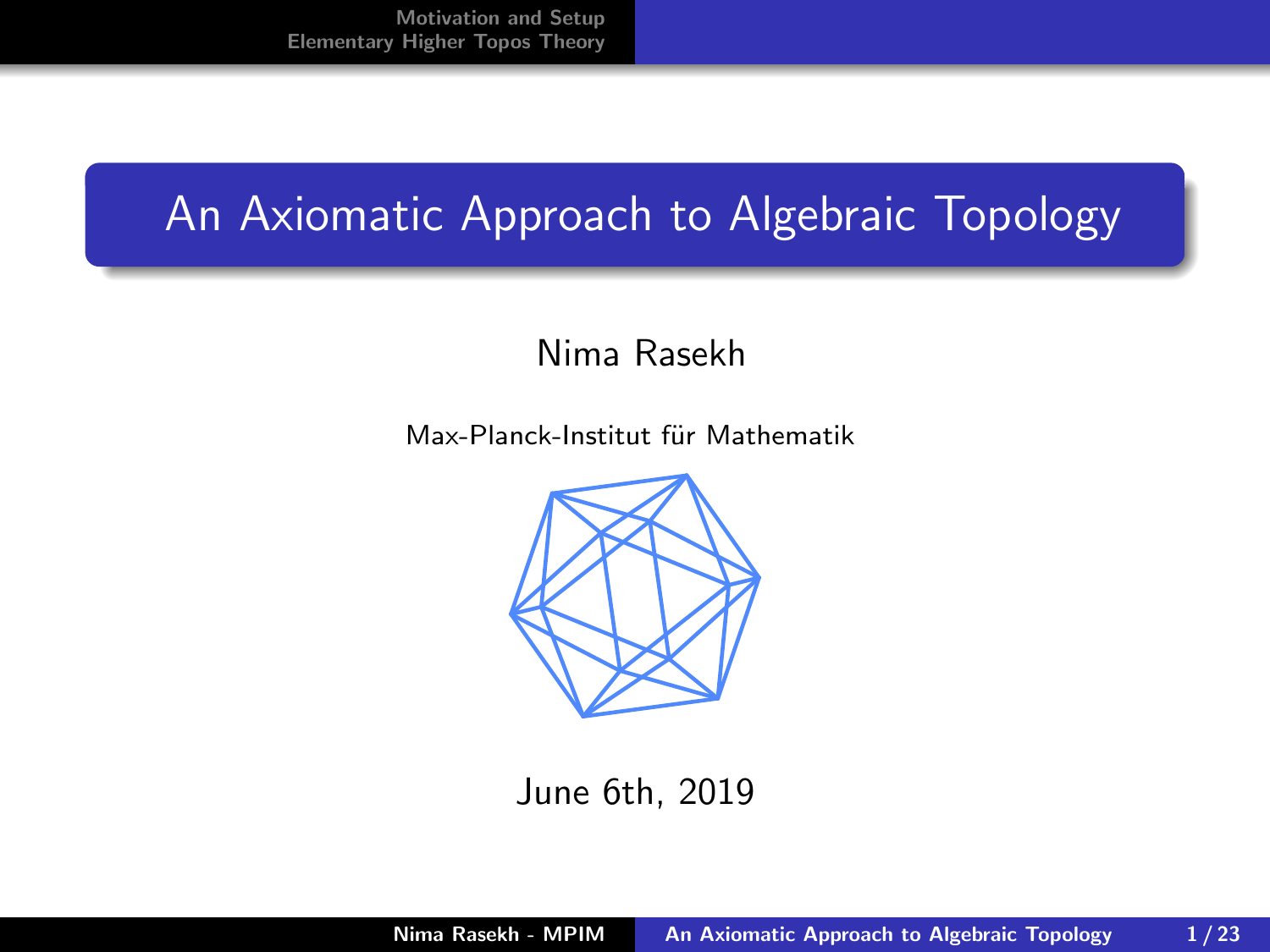#### <span id="page-1-0"></span>**Overview**

The goal is to define an **axiomatic** framework in which we can study algebraic topology and the homotopy theory of spaces.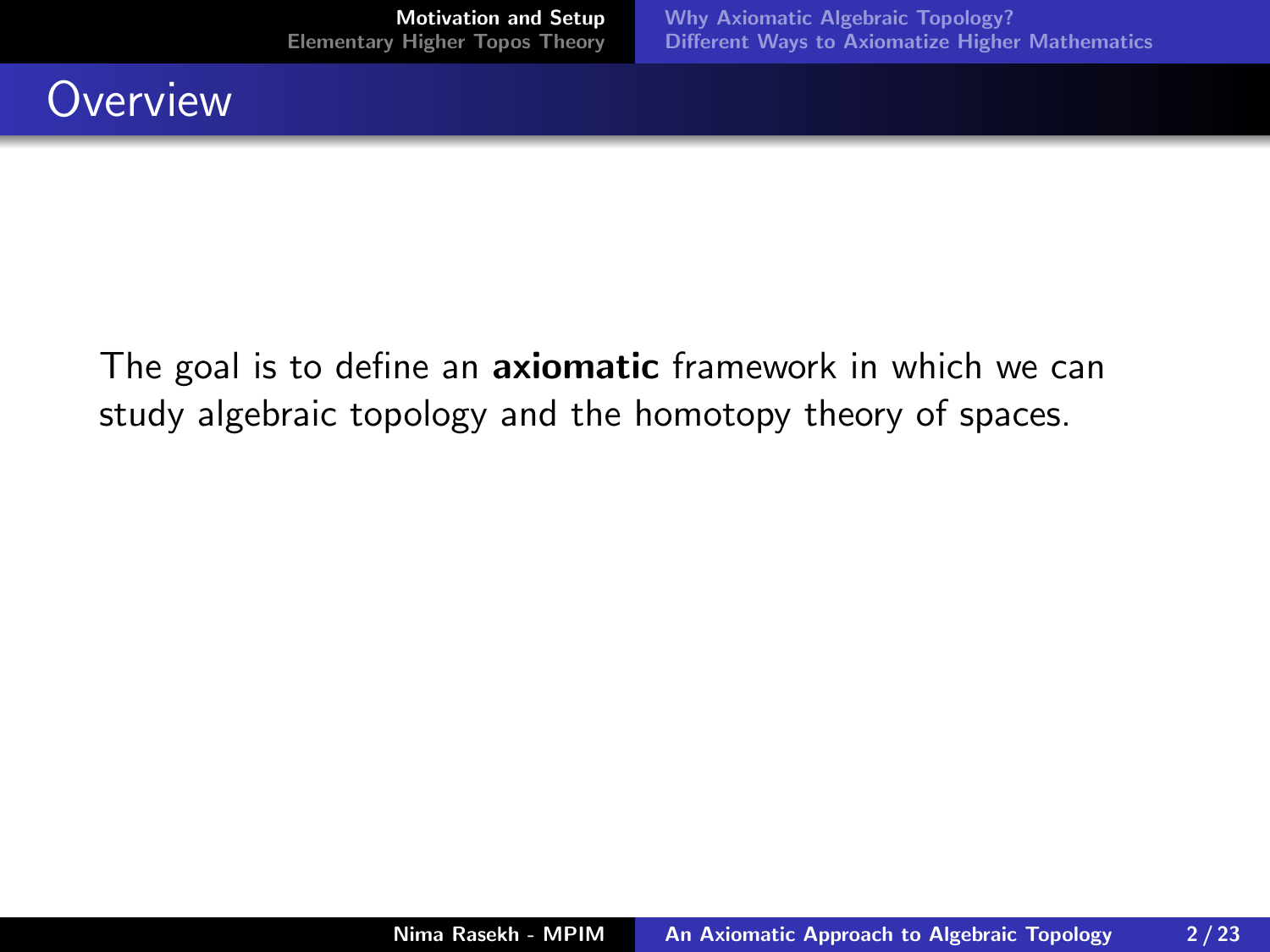### **Overview**

The goal is to define an **axiomatic** framework in which we can study algebraic topology and the homotopy theory of spaces.

#### Question

What does axiomatic mean? Why should we do anything axiomatic? How can we do something axiomatic?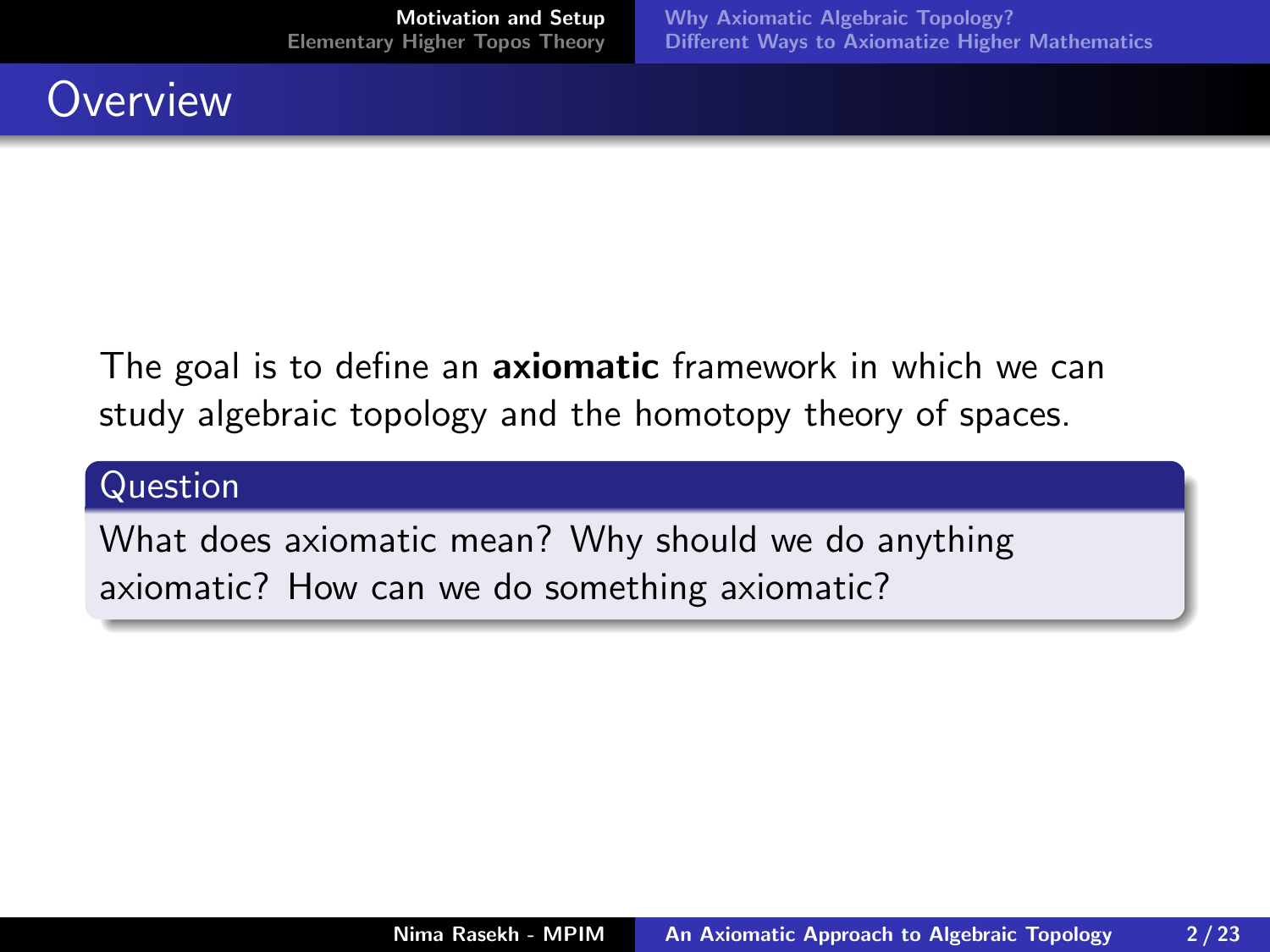### <span id="page-3-0"></span>What is a Set - Appearance

#### What is a set?

#### Definition

A set is a left curly bracket, an element, a comma symbol, another element, another comma symbol, ... and finally a right curly bracket. For example:

 $\{1, a, \sim, \&, \text{topology}\}\$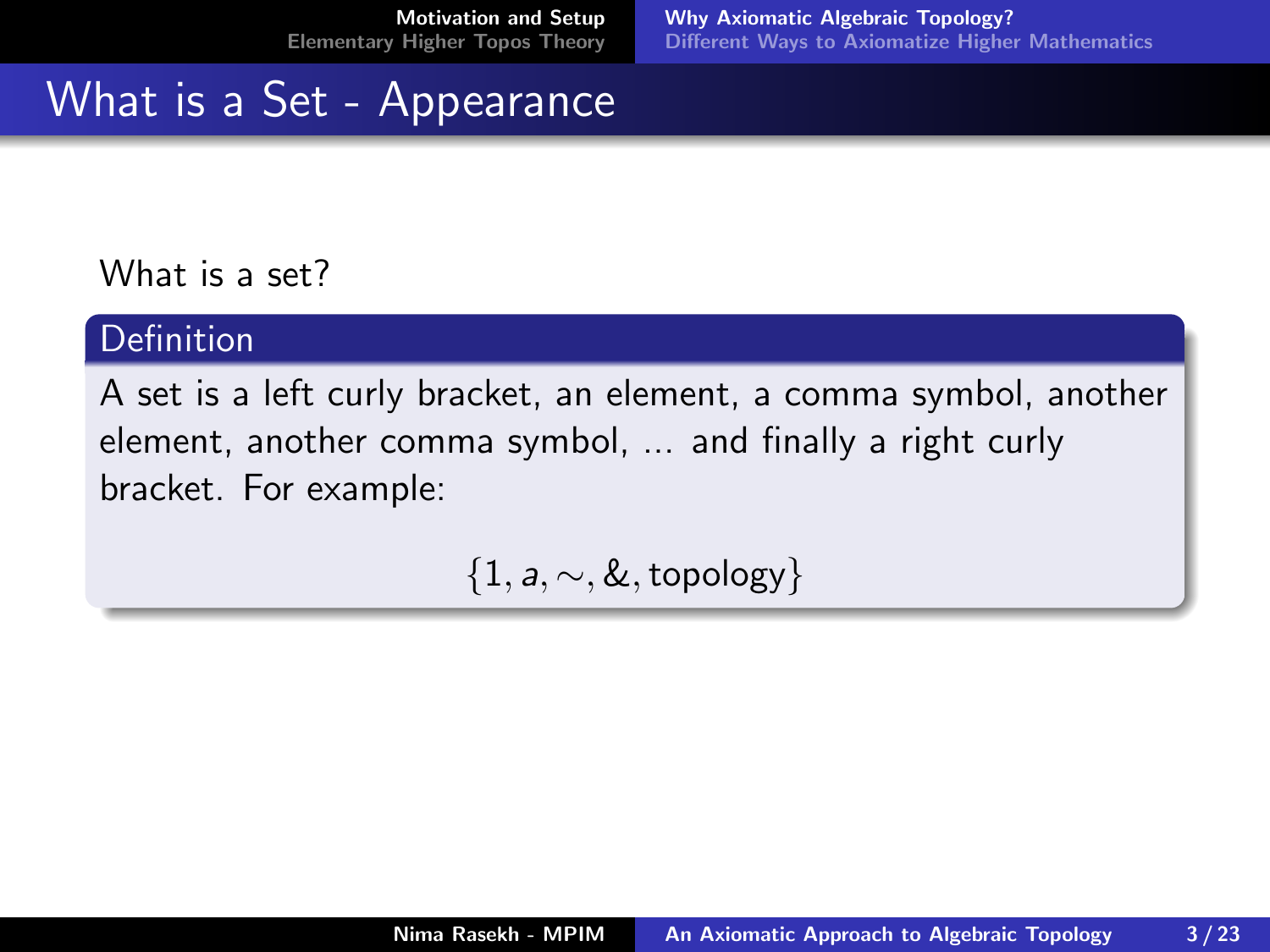### <span id="page-4-0"></span>What is a Set - Appearance

#### What is a set?

#### Definition

A set is a left curly bracket, an element, a comma symbol, another element, another comma symbol, ... and finally a right curly bracket. For example:

 $\{1, a, \sim, \&, \text{topology}\}\$ 

This doesn't sound right!

When using sets, we don't primarily care about how they **look like** but rather how they behave.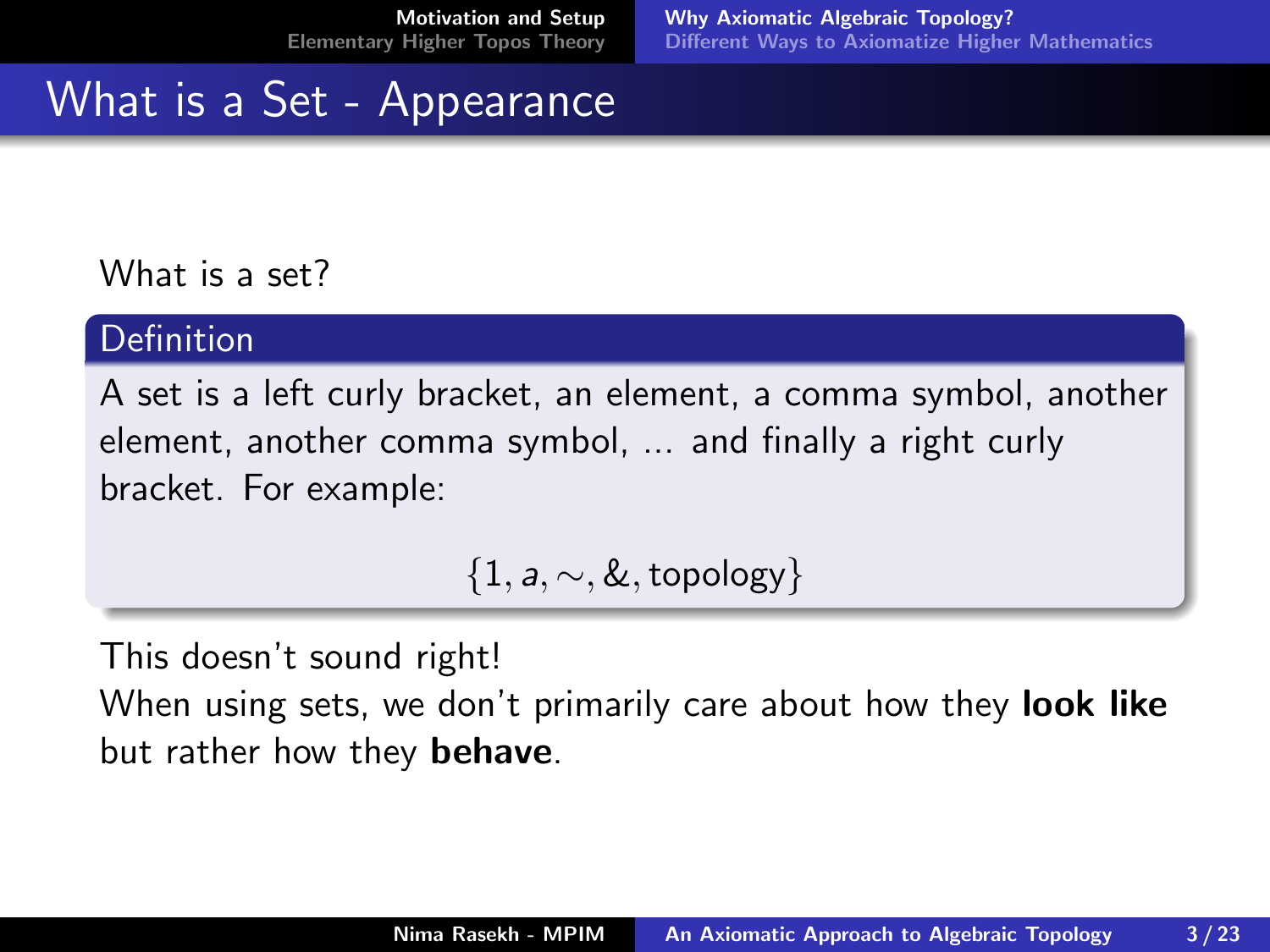## Axioms of Set Theory

We want our sets to satisfy some rules:

- **4 Axiom of Union:** If A and B are two sets then there exists a set  $A \cup B$  whose elements consists of elements in A and B.
- **2 Axiom of Function Extensionality:** If  $f, g : A \rightarrow B$  are two functions then

$$
f=g \Leftrightarrow \forall x \in A(f(x)=g(x))
$$

#### <sup>3</sup> ...

But where do these axioms hold?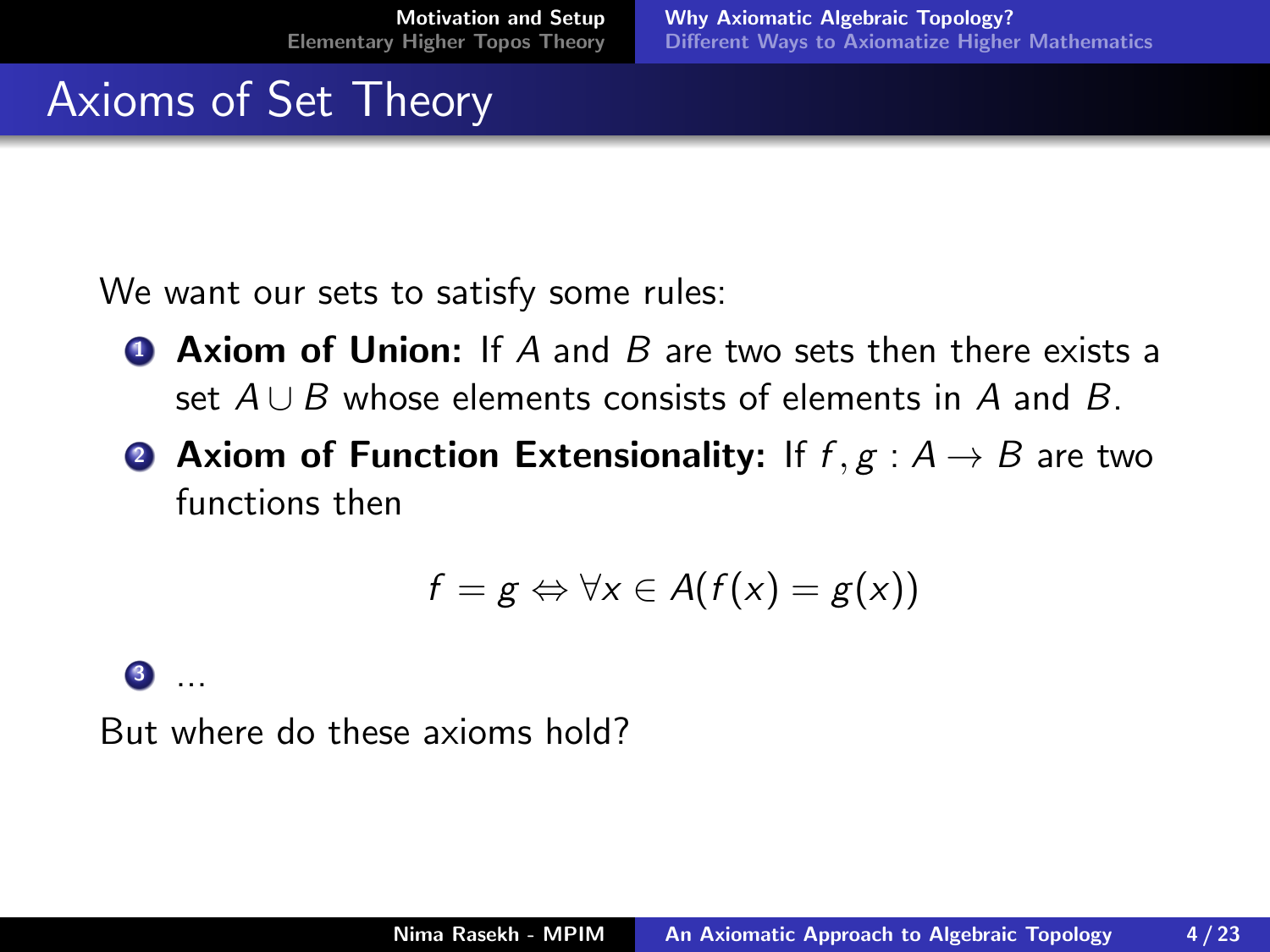### Logic vs. Category Theory

There are various ways to make sense of symbols such as  $\forall$  or  $x \in A$ .

- **1** First-Order Logic
- **2 Category Theory**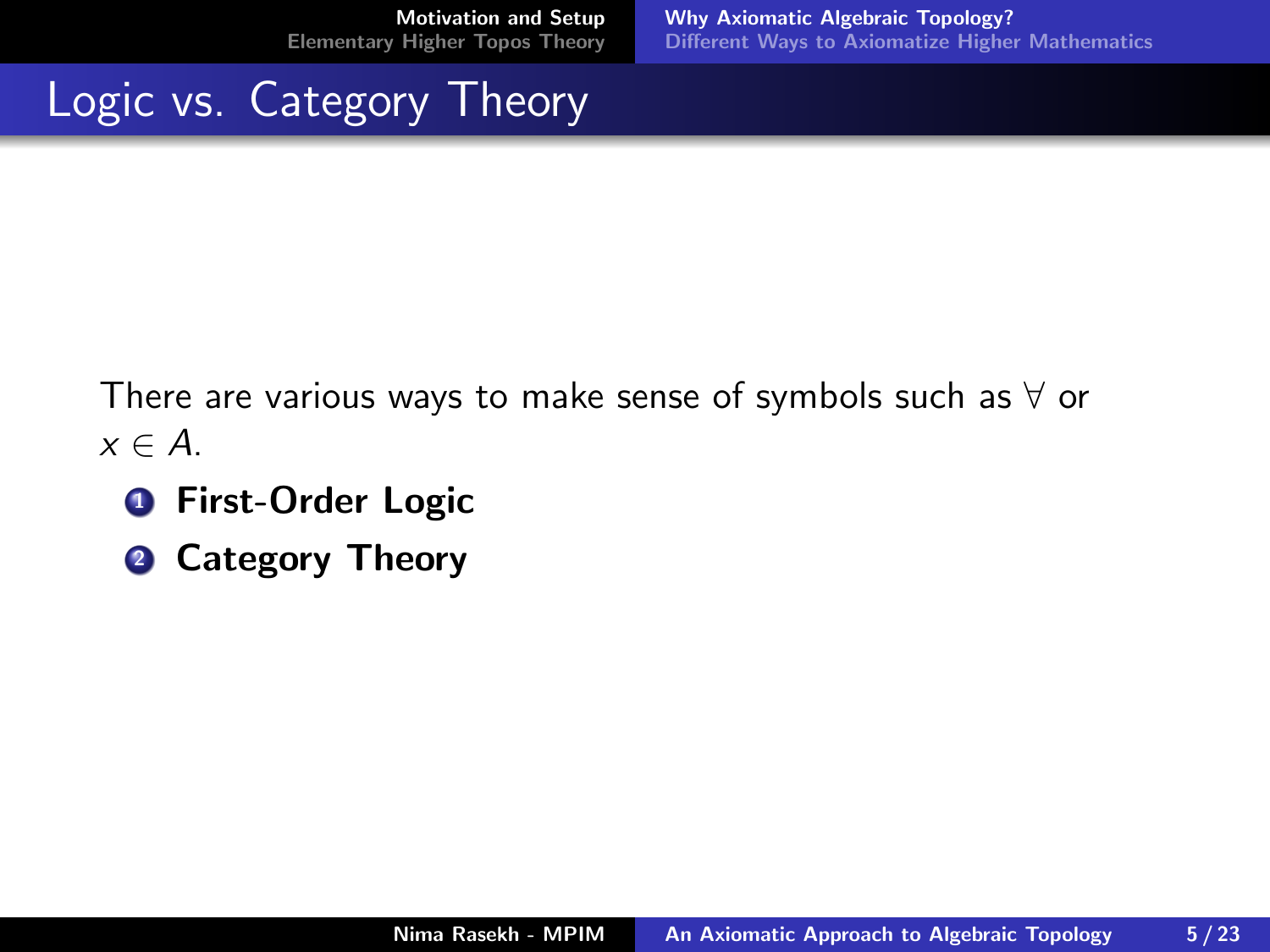### ZFC vs. Elementary Topos

Each method gives us one way to axiomatize sets:

- **1** Zermelo-Frankel Set Theory: A set is an element in a model of the ZF axioms.
- **2 Elementary Topos Theory:** A set is an object in an elementary topos.

Thus we have described a set by what we want it to do and not how it looks like!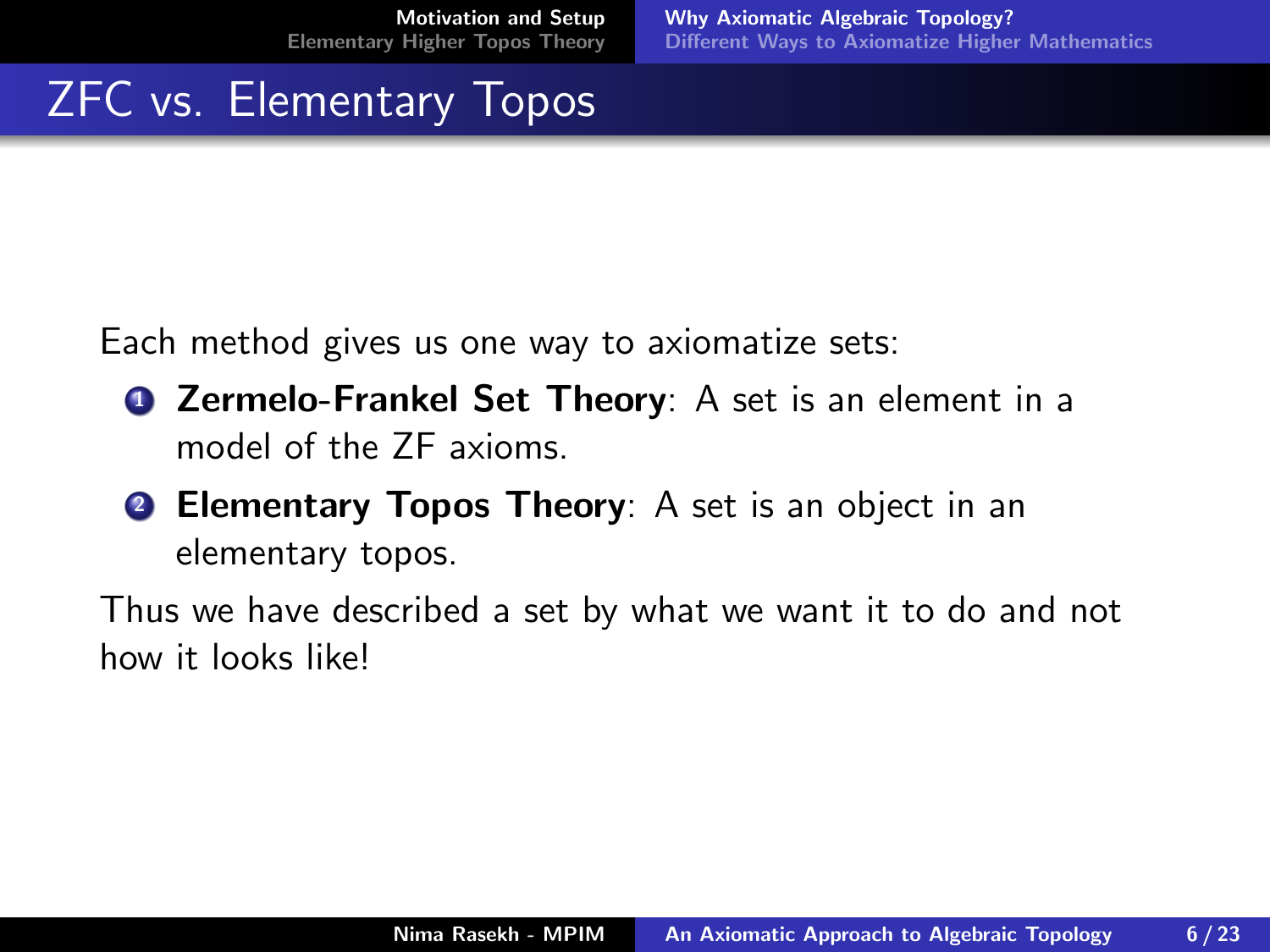# What is a space?

We want something similar for **spaces**. What is a space (aka homotopy type or  $\infty$ -groupoid)?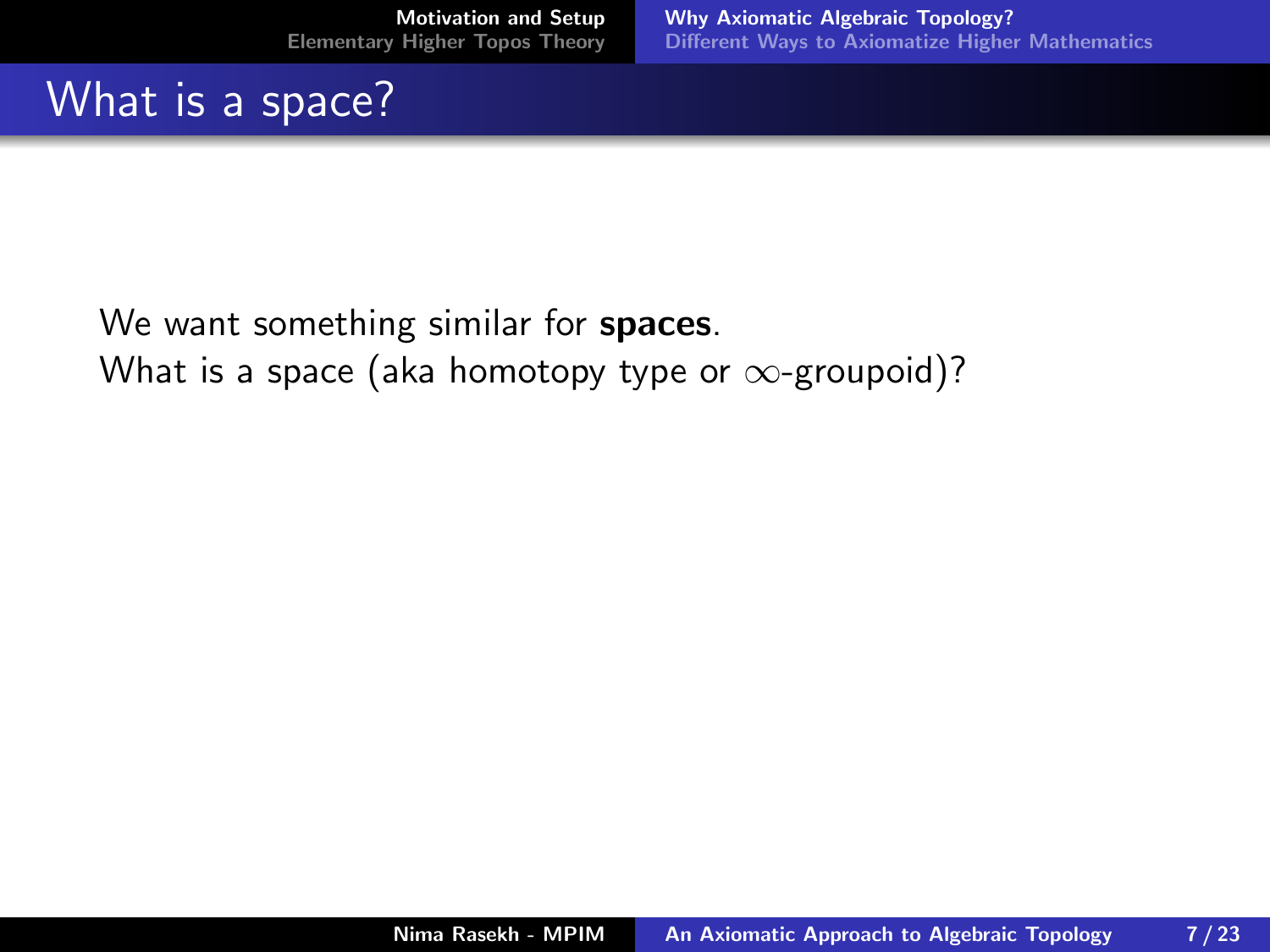# What is a space?

We want something similar for **spaces**. What is a space (aka homotopy type or  $\infty$ -groupoid)?

You might say ...

- Kan complex (CW-complex)
- **2** Topological space

Again, we are just saying how a space looks like rather than how it behaves.

How do we fix this?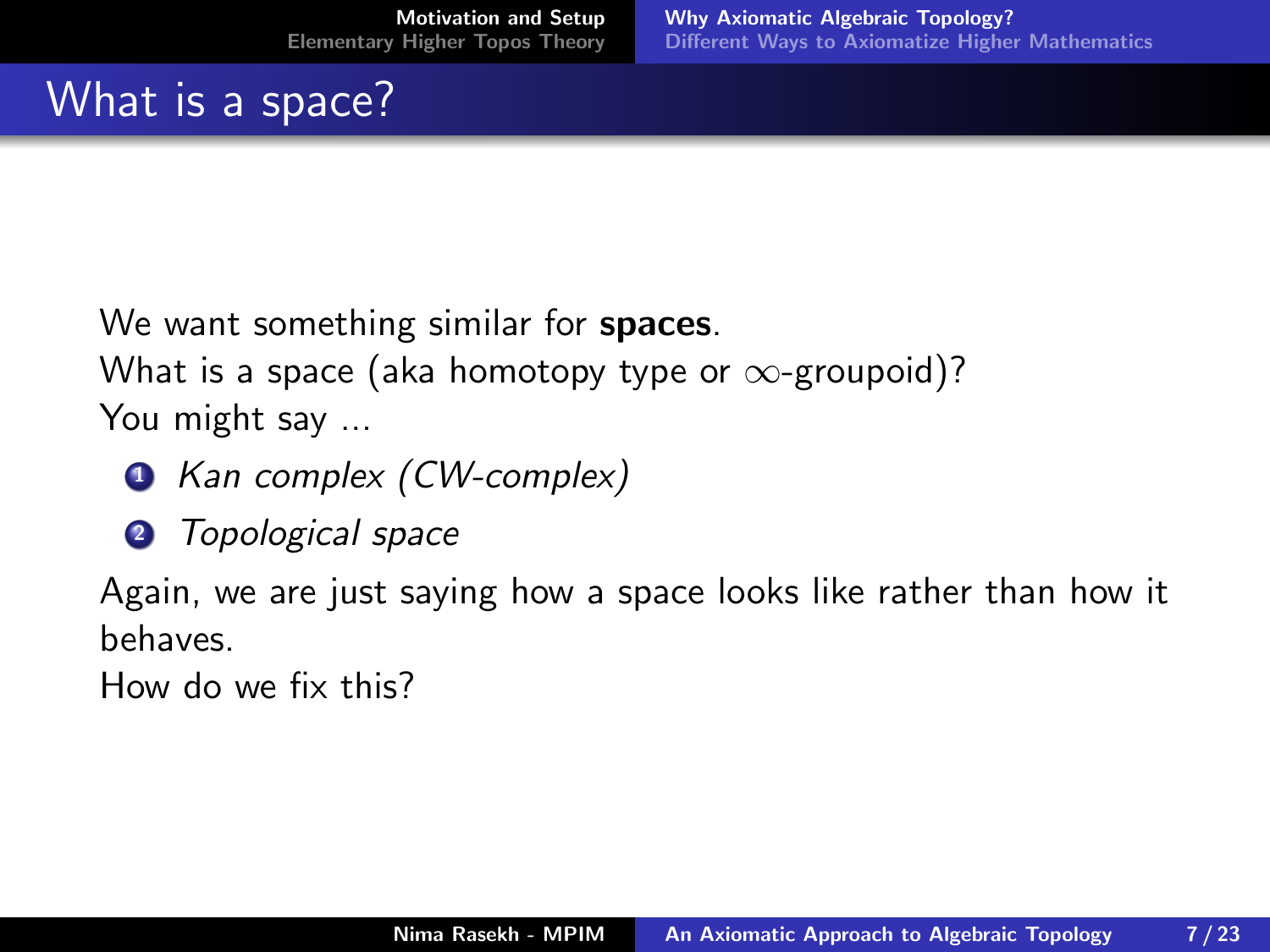#### <span id="page-10-0"></span>Two Paths Towards Axiomatization of Spaces

We want a list of axioms which describe the homotopy theory of spaces. For that we need a context in which to state our axioms.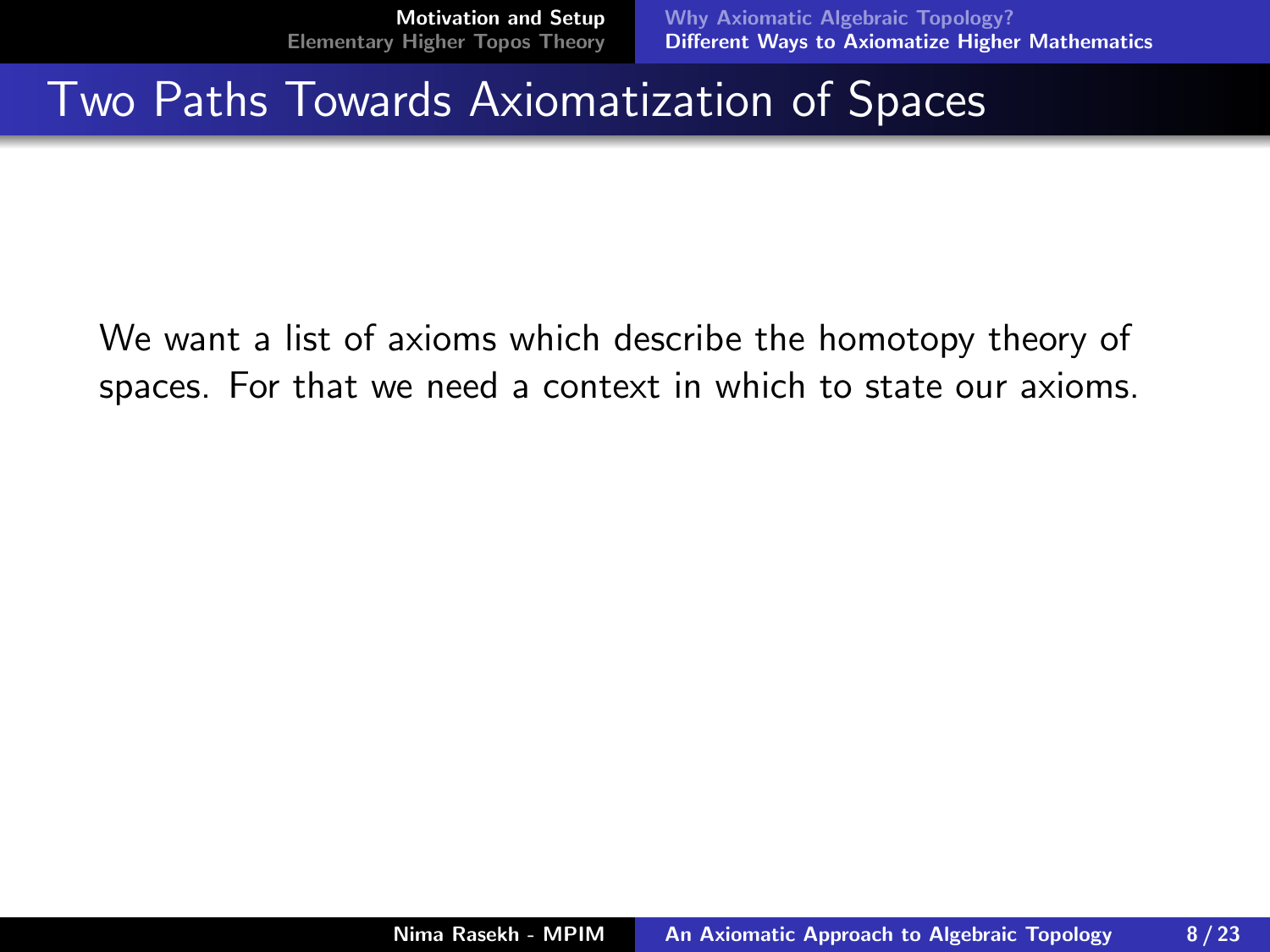### Two Paths Towards Axiomatization of Spaces

We want a list of axioms which describe the homotopy theory of spaces. For that we need a context in which to state our axioms. In analogy with the classical case there two approaches:

- **Q** Logic
- **2** Category Theory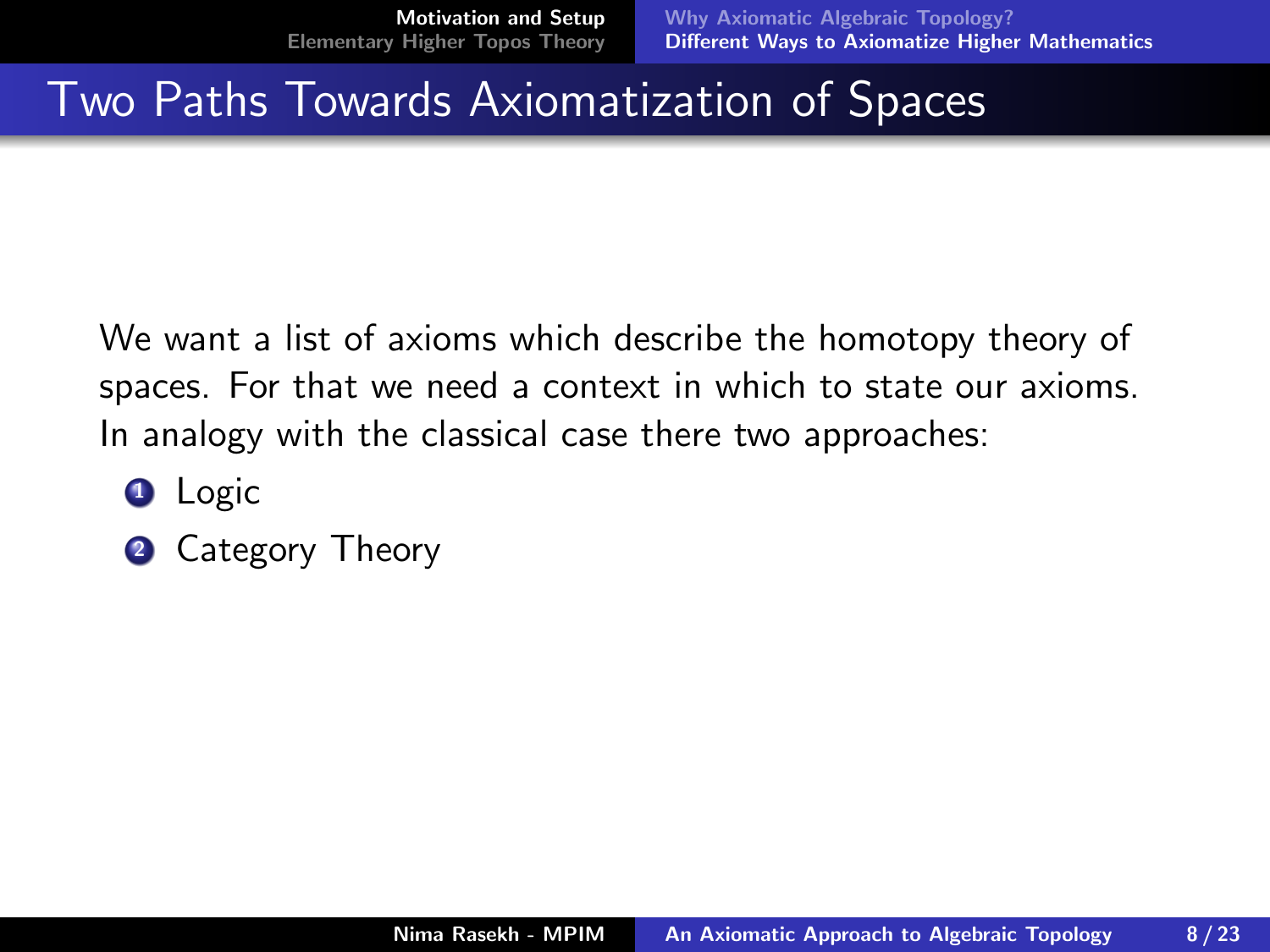### <span id="page-12-0"></span>Two Paths Towards Axiomatization of Spaces

We want a list of axioms which describe the homotopy theory of spaces. For that we need a context in which to state our axioms. In analogy with the classical case there two approaches:

- **Q** Logic
- **2** Category Theory

We want to exclusively focus on the categorical approach: **higher** category theory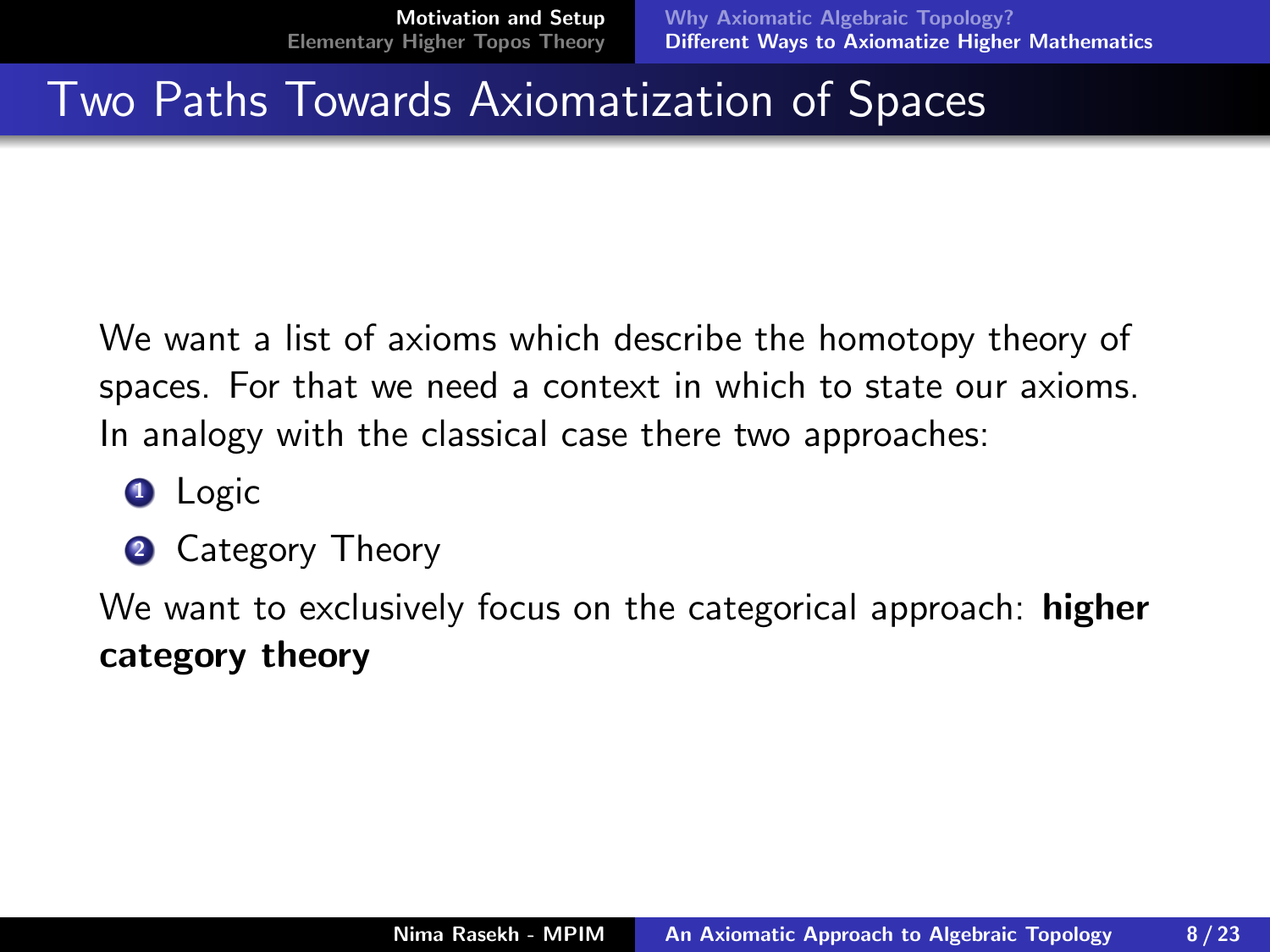# Higher Category Theory

A *higher category* C has following properties:

- **1** It has objects  $x, y, z, ...$ .
- **2** For any two objects  $x, y$  there is a mapping space (Kan complex)  $Map(x, y)$  with a notion of composition that holds only "up to homotopy".
- **3** This is a direct generalization of classical categories and all categorical notions (limits, adjunction, ...) generalize to this setting.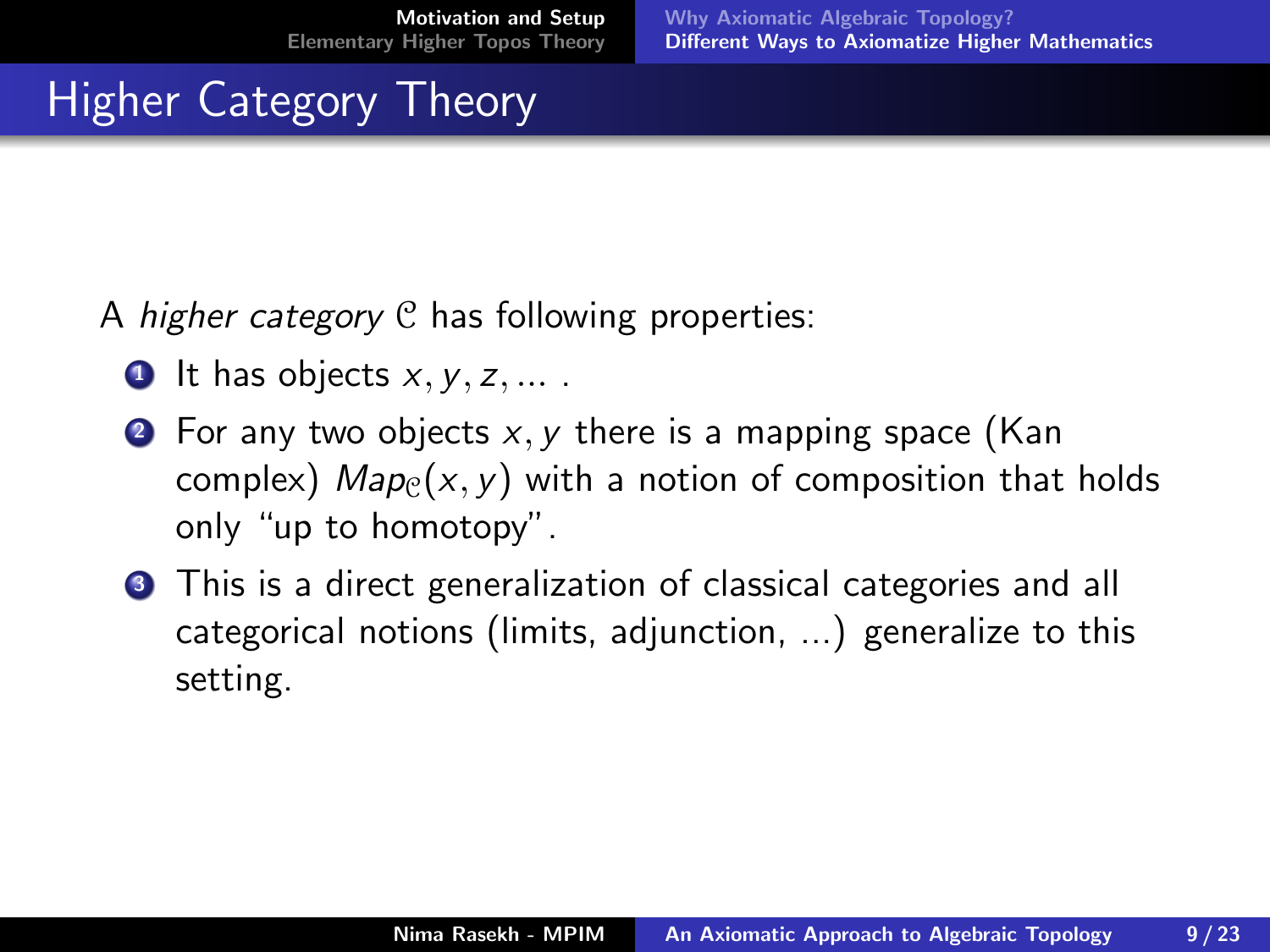

- **1** Small Kan complexes form a higher category which we denote by  $K$ an. Similarly,  $K$ an denotes the higher category of large Kan complexes.
- <sup>2</sup> Classical categories are all higher categories, in particular Set is a higher category.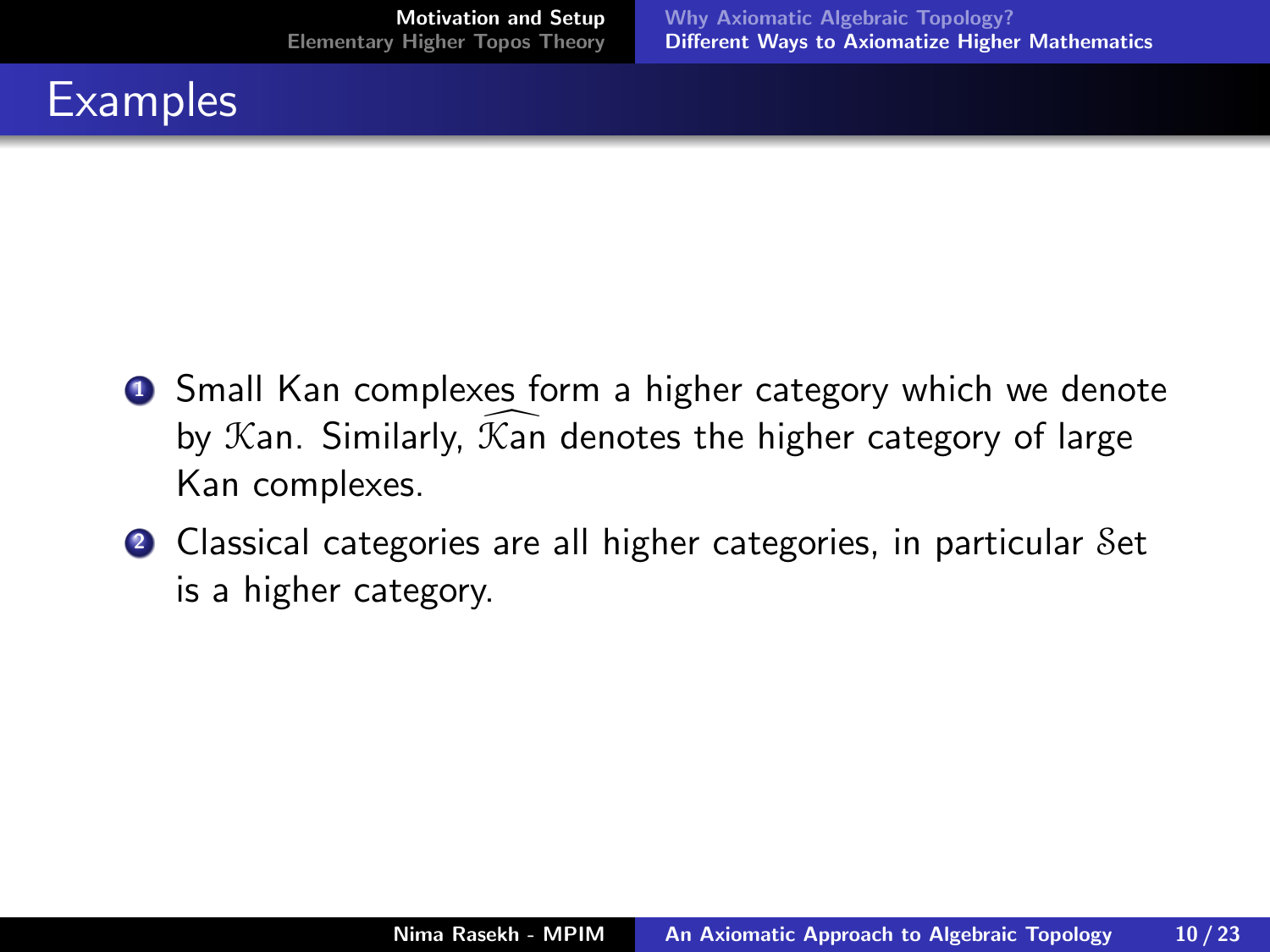#### <span id="page-15-0"></span>Axiomatizing Spaces via Higher Categories

Henceforth the framework is higher categories. Thus our axiomatization should be a higher category which satisfies certain conditions. In analogy with the classical setting we call it an elementary higher topos.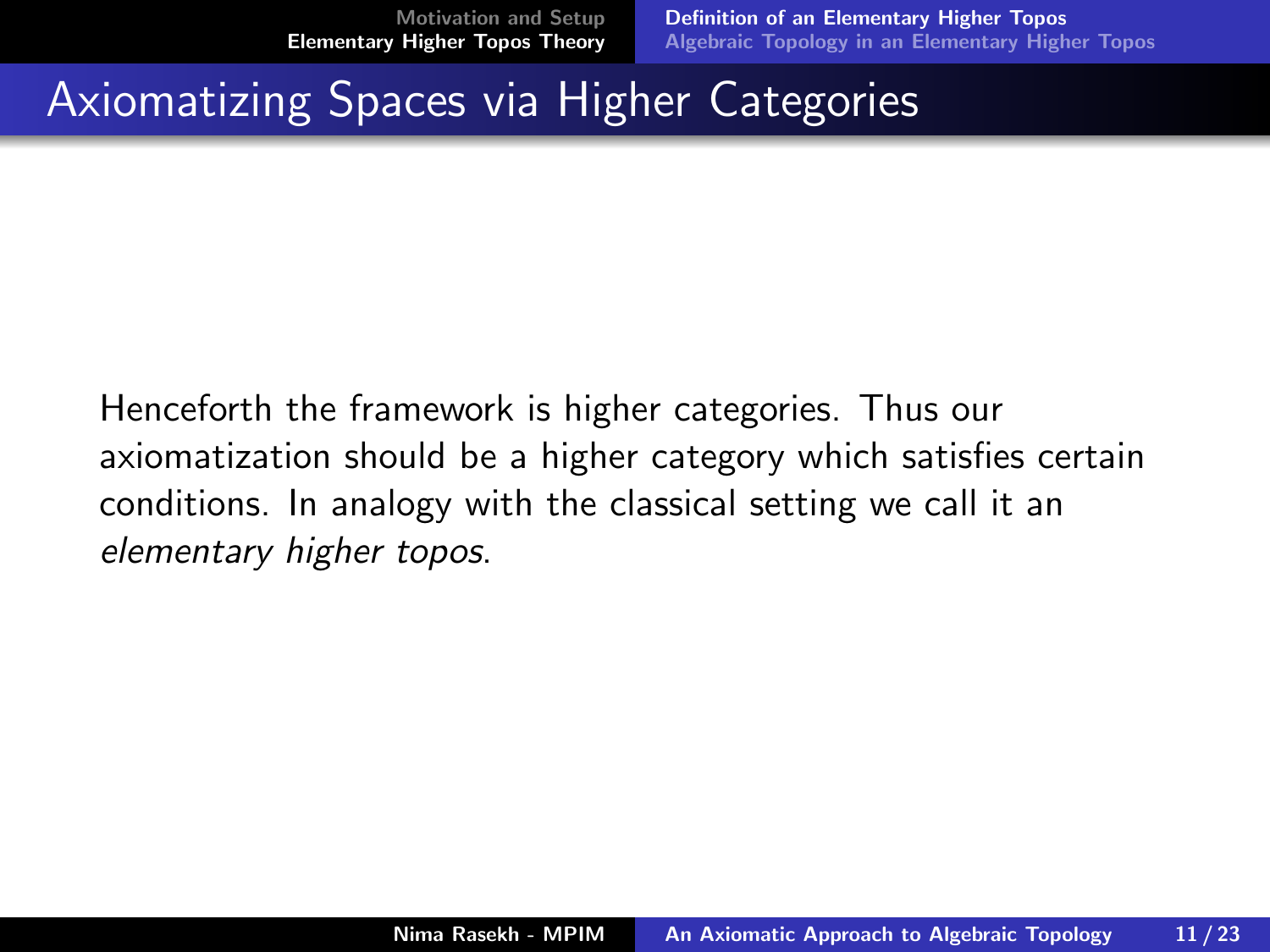### Elementary Higher Topos

#### **Definition**

We call a higher category  $\mathcal E$  an elementary higher topos if it satisfies following conditions:

- $\bullet$  It has finite limits and colimits.
- **2** It has a subobject classifier.
- **3** It is locally Cartesian closed.
- $\bullet$  There exists a chain of *universes*  $\{\mathfrak{U}^{\mathcal{S}}\}$  such that each map is classified by a universe.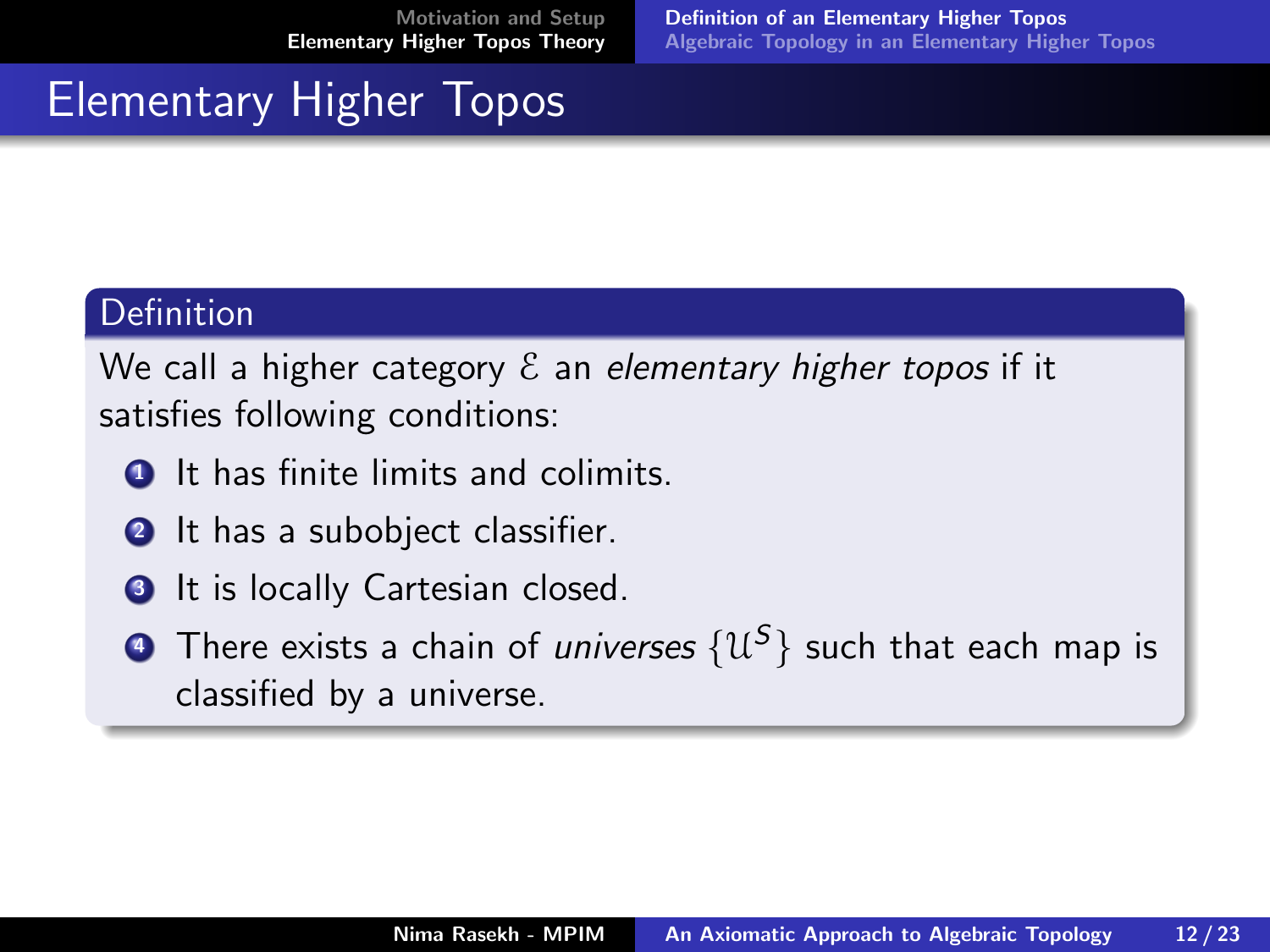### What is a Universe?

A universe (can also be called object classifier or moduli object) can be thought of as an object in which each point classifies some other object and it always comes with a universal fibration  $p: \mathcal{U}_* \to \mathcal{U}$  such that for any  $f: X \to Y$  we have a pullback square

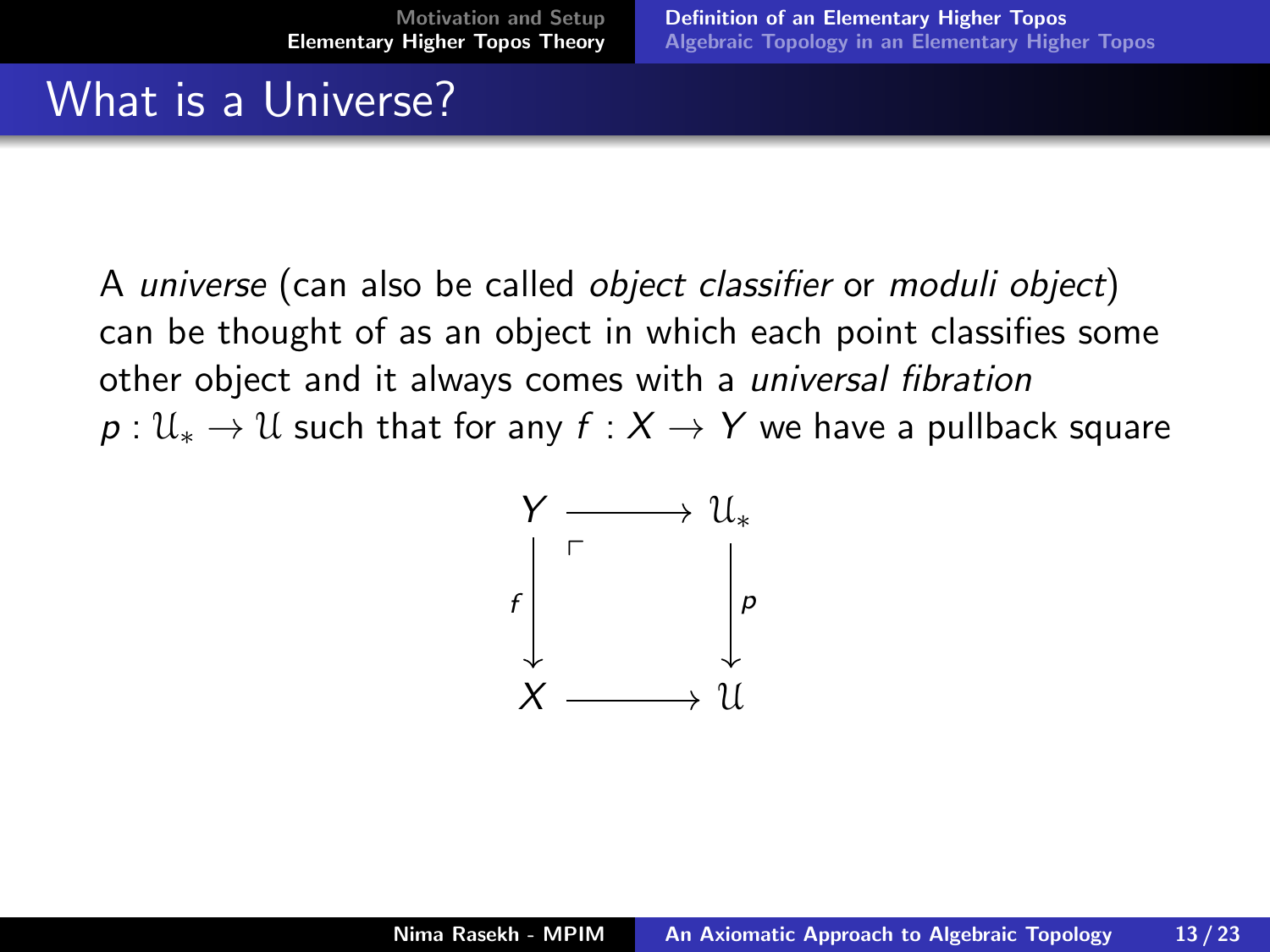$X$   $Y$ 

### A Universe of Kan Complexes

Let  $\mathcal{K}$ an<sup>core</sup> be following large Kan complex:

**4 Points (0-Simplices):** 

<sup>2</sup> Paths (1-Simplices):

Z W  $X \xrightarrow{\;\;\;\;\cong\;\;} Y$  $Z \leftarrow \sim \sim \sim \sim W$  $\simeq$  $\simeq$  $X \longrightarrow \frac{2}{H} \longrightarrow Y$  $Z \leftarrow \sim \sim \sim \sim W$  $\simeq$  ' $\simeq$ H

**3** Two-Simplices: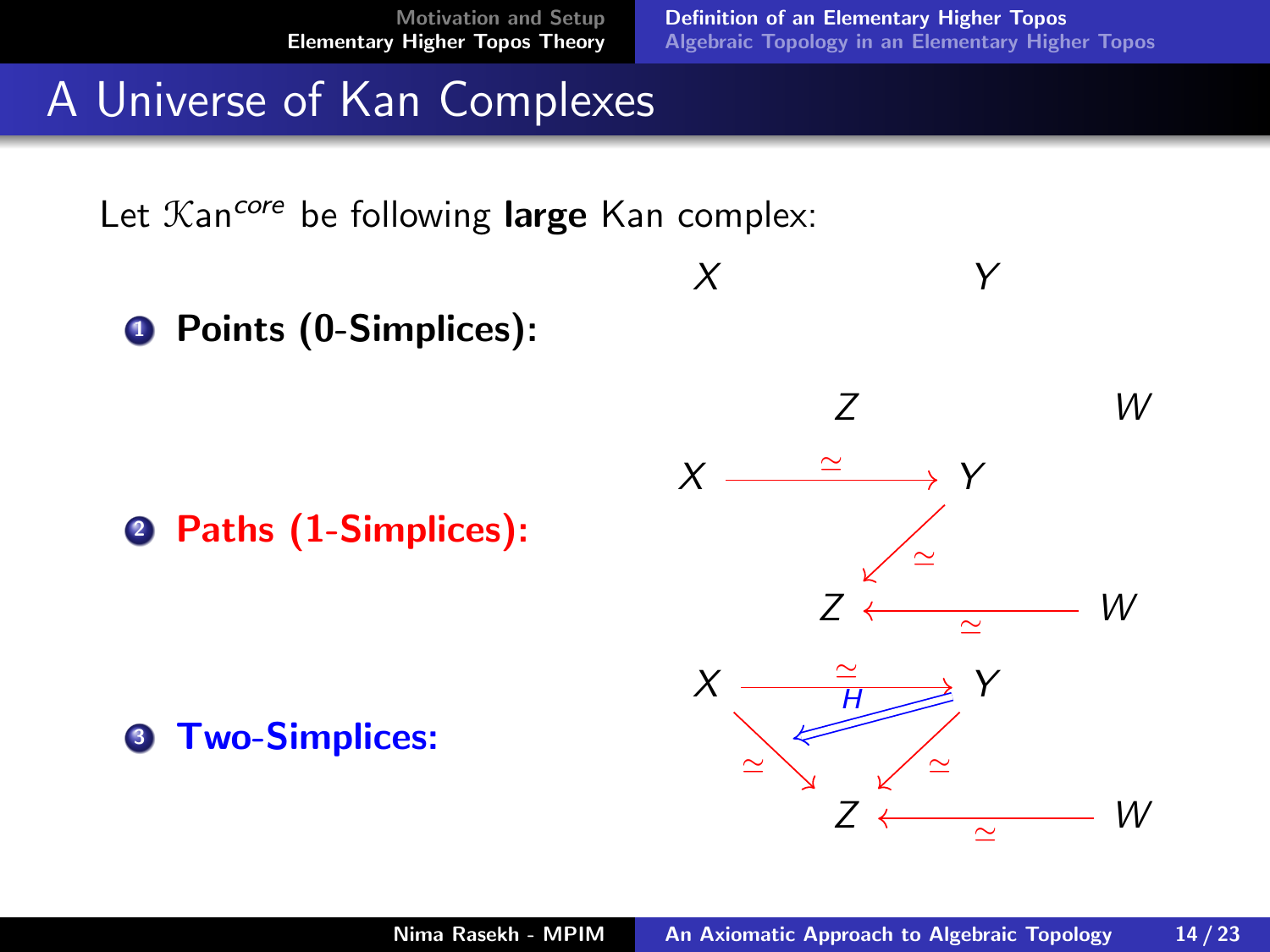### A Univeral Fibration of Kan Complexes

We can build a similar space using pointed Kan complexes and pointed equivalences that we call  $(\mathfrak{Kan}_*)^{core}$  which comes with a forgetful map  $U$  :  $(\mathfrak{Kan}_*)^{core} \to \mathfrak{Kan}^{core}.$  This map is a universal fibration for small spaces.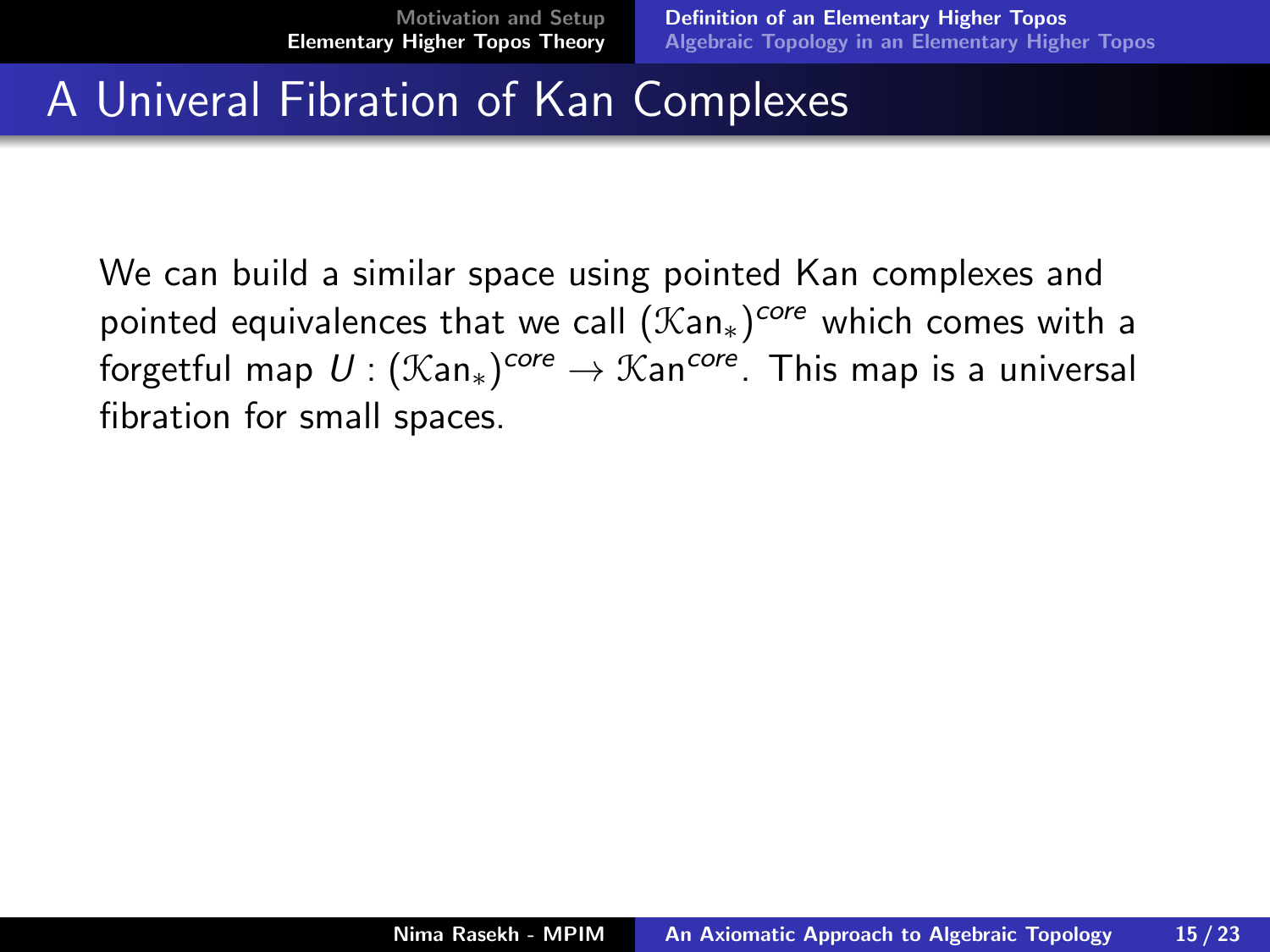### A Univeral Fibration of Kan Complexes

We can build a similar space using pointed Kan complexes and pointed equivalences that we call  $(\mathfrak{Kan}_*)^{core}$  which comes with a forgetful map  $U$  :  $(\mathfrak{Kan}_*)^{core} \to \mathfrak{Kan}^{core}.$  This map is a universal fibration for small spaces.

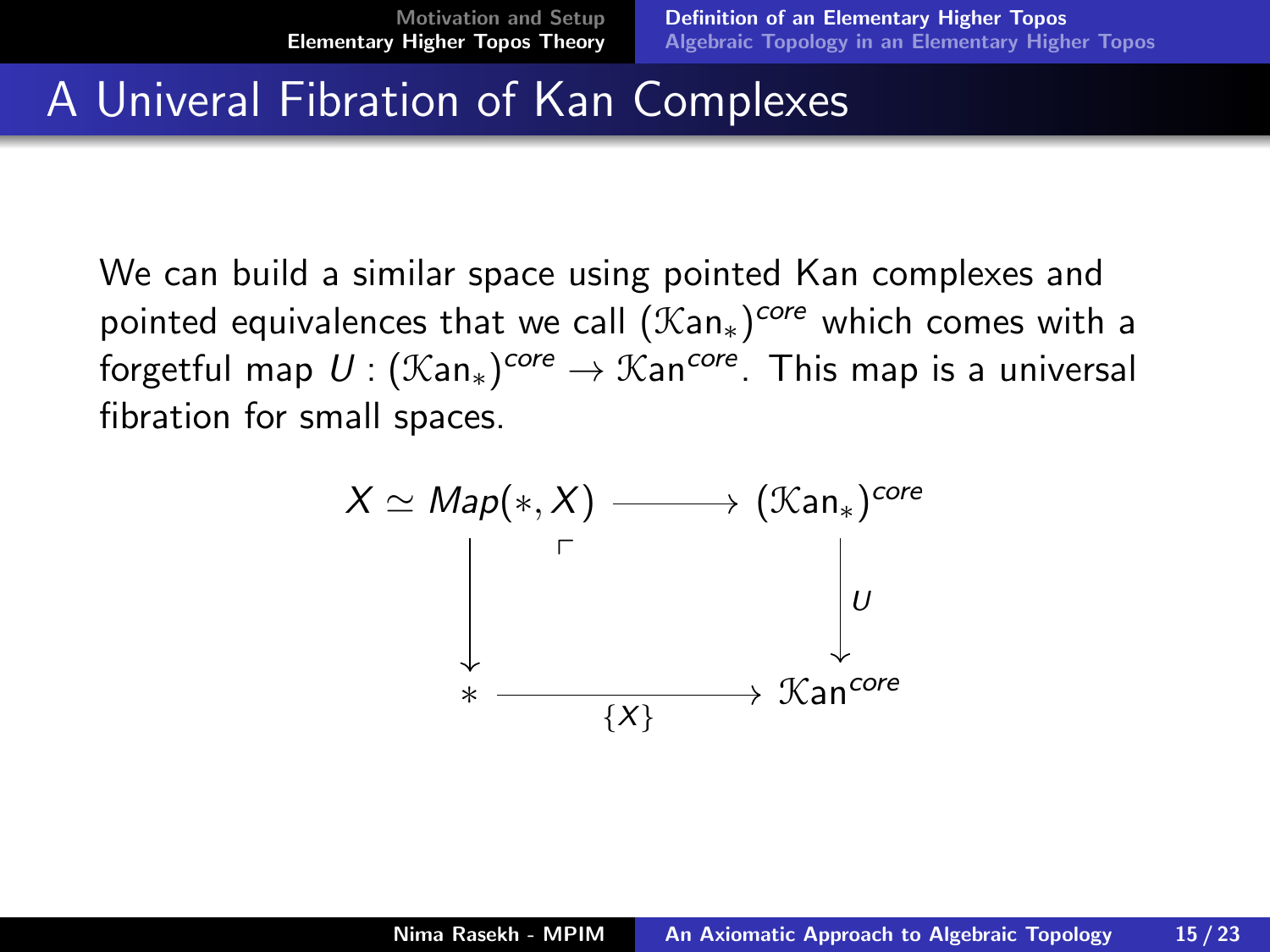# **Examples**

#### Example

The higher category of large Kan complexes  $\mathcal{K}$ an is an elementary higher topos.

#### Example

Every Grothendieck higher topos (in the sense of Lurie) is also an elementary higher topos.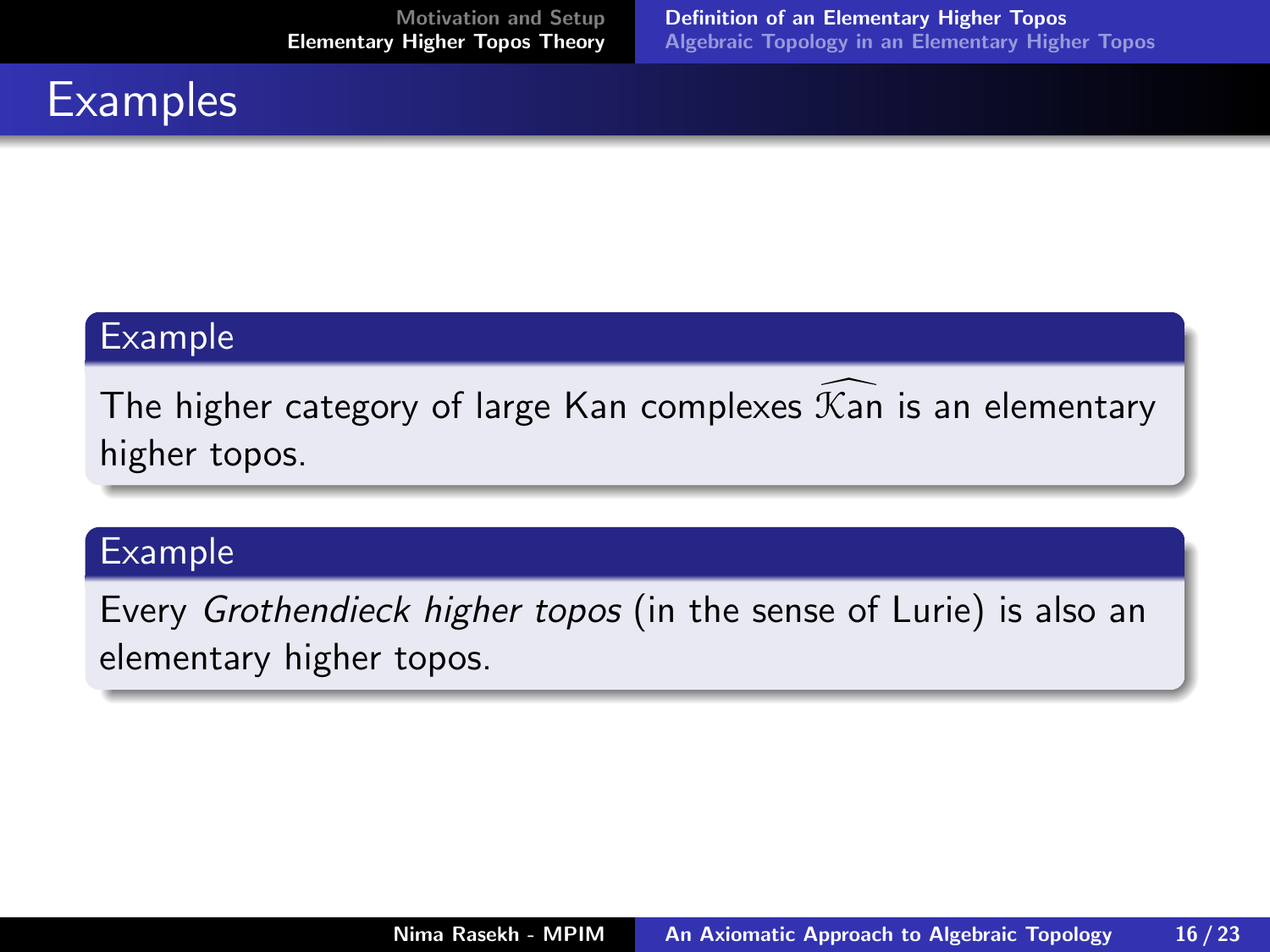### <span id="page-22-0"></span>Classical Result in an Elementary Higher Topos

In analogy with set theory a homotopy theorist shouldn't primarily care about the definition but rather how they can use it. So, let's see some examples ...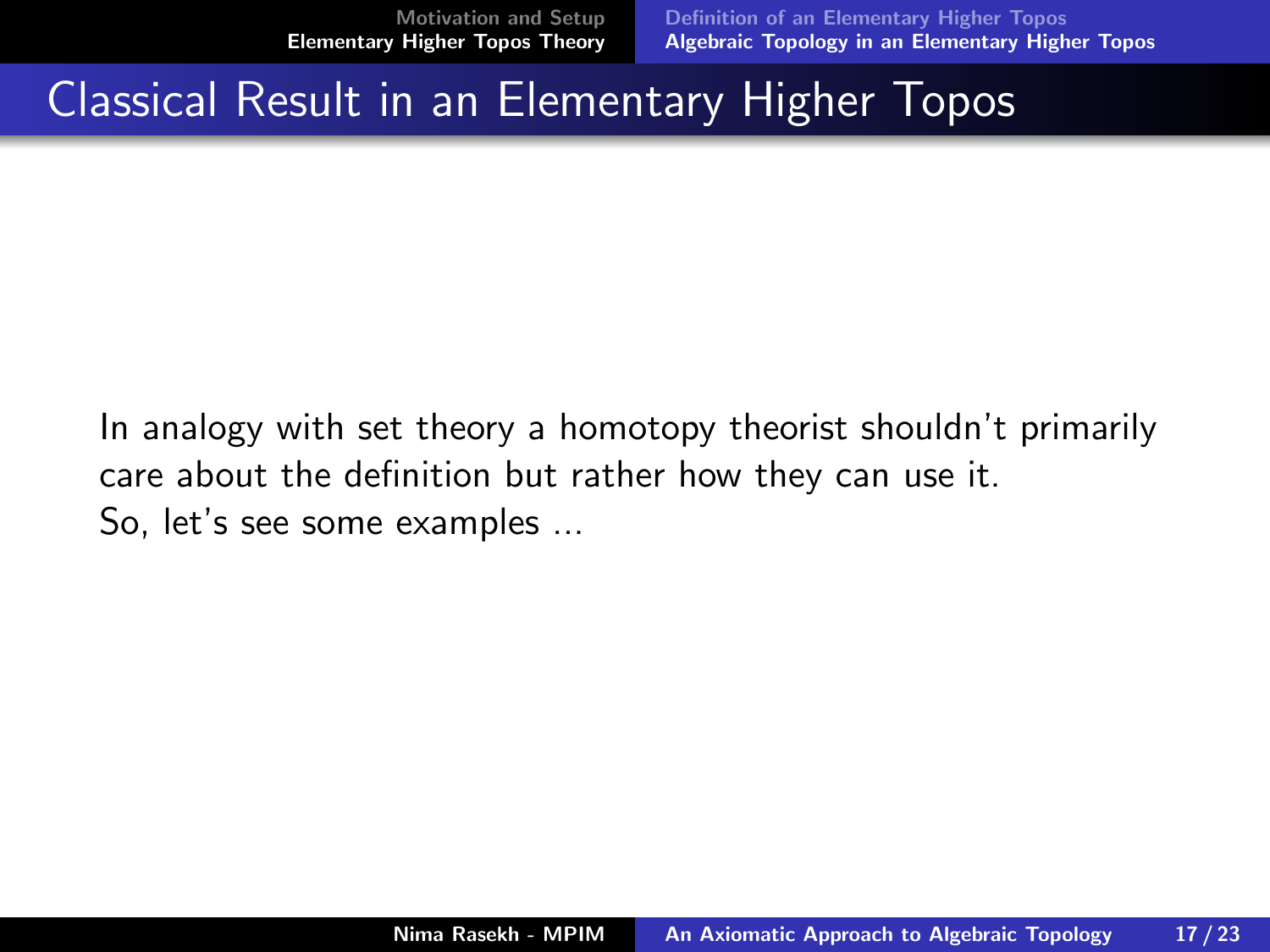### Truncated Objects

#### Definition

A space X is *n*-truncated if  $\pi_k(X) = *$  for all  $k > n$ .

#### Definition

An object X in a higher category is *n*-truncated if  $Map(Y, X)$  is  $n$ -truncated for all  $Y$ .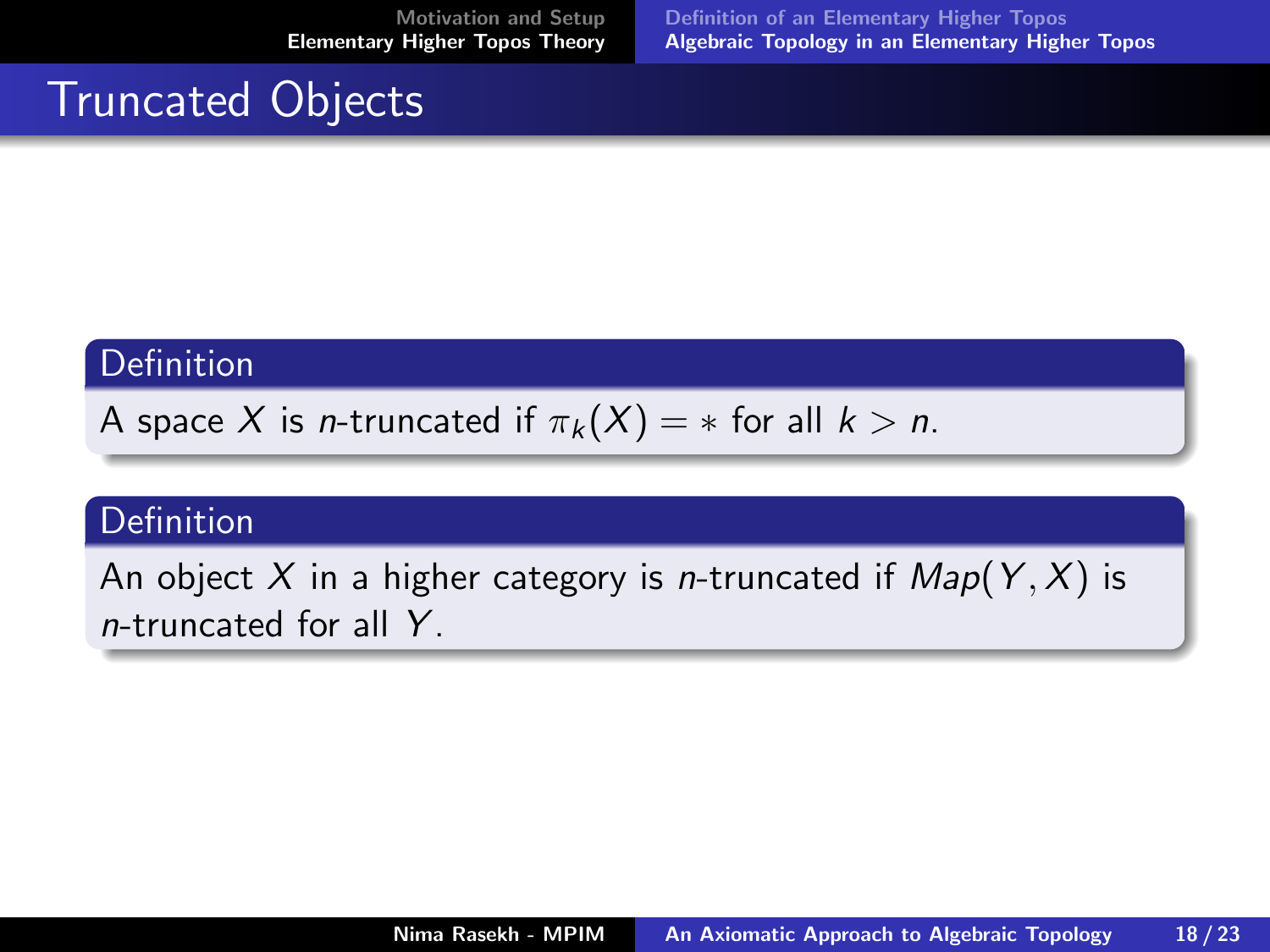### **Truncations**

One amazing feature of spaces is the existence of truncations. We can take any space  $X$  and universally construct a truncated object  $\tau_n X$ .

#### Theorem

There exists an adjunction

$$
\mathfrak{Kan} \xrightarrow[i]{} \tau_n \mathfrak{Kan}
$$

where *i* is the inclusion.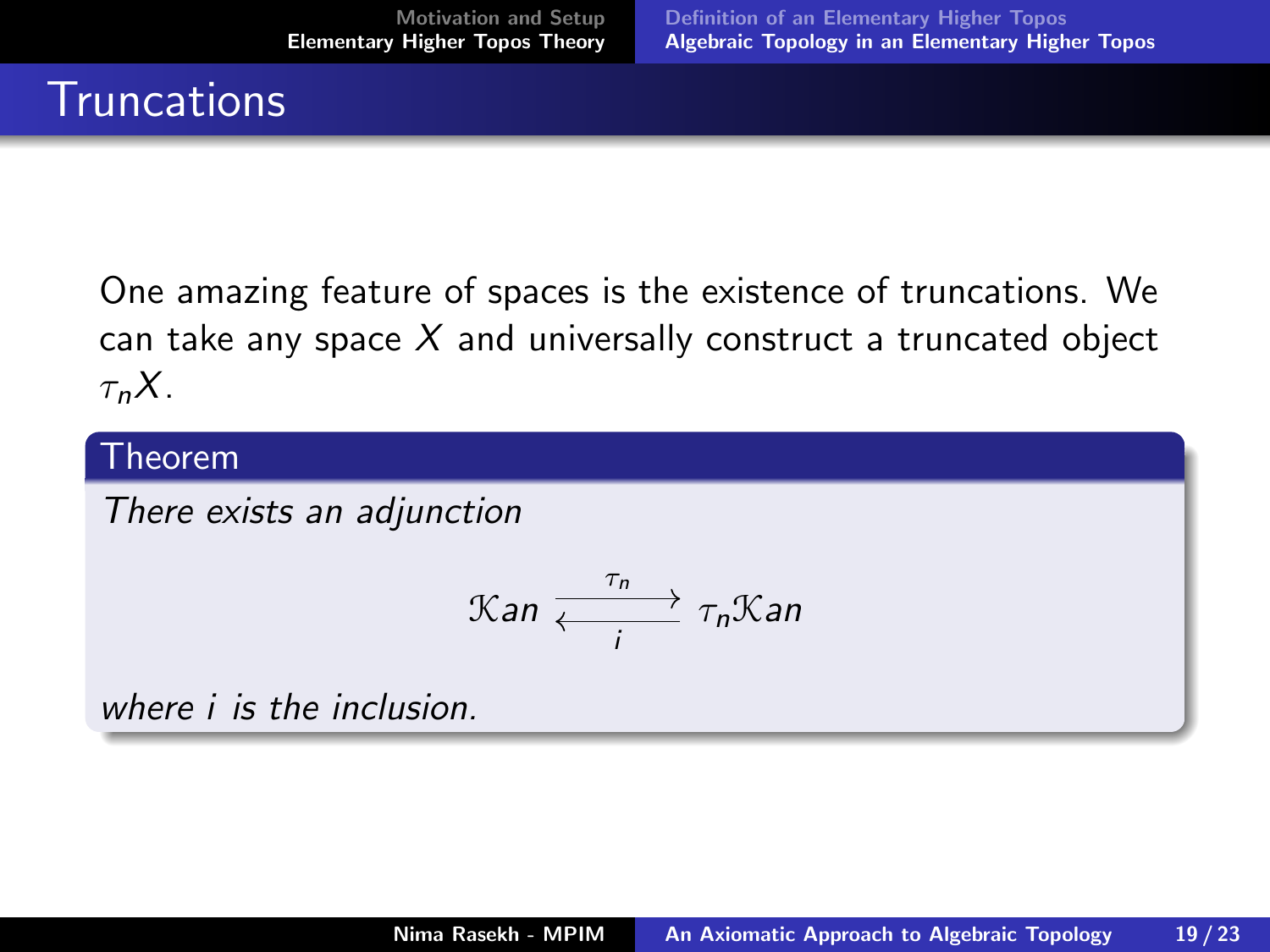[Definition of an Elementary Higher Topos](#page-15-0) [Algebraic Topology in an Elementary Higher Topos](#page-22-0)

### Truncations in an Elementary Higher Topos

#### Theorem (R.)

Let  $\epsilon$  be an EHT. Then there exists an adjunction

$$
\mathcal{E} \xrightarrow[i]{\tau_n} \tau_n \mathcal{E}
$$

where i is the inclusion.

The idea for the proof comes from work of Egbert Rijke in the context of homotopy type theory.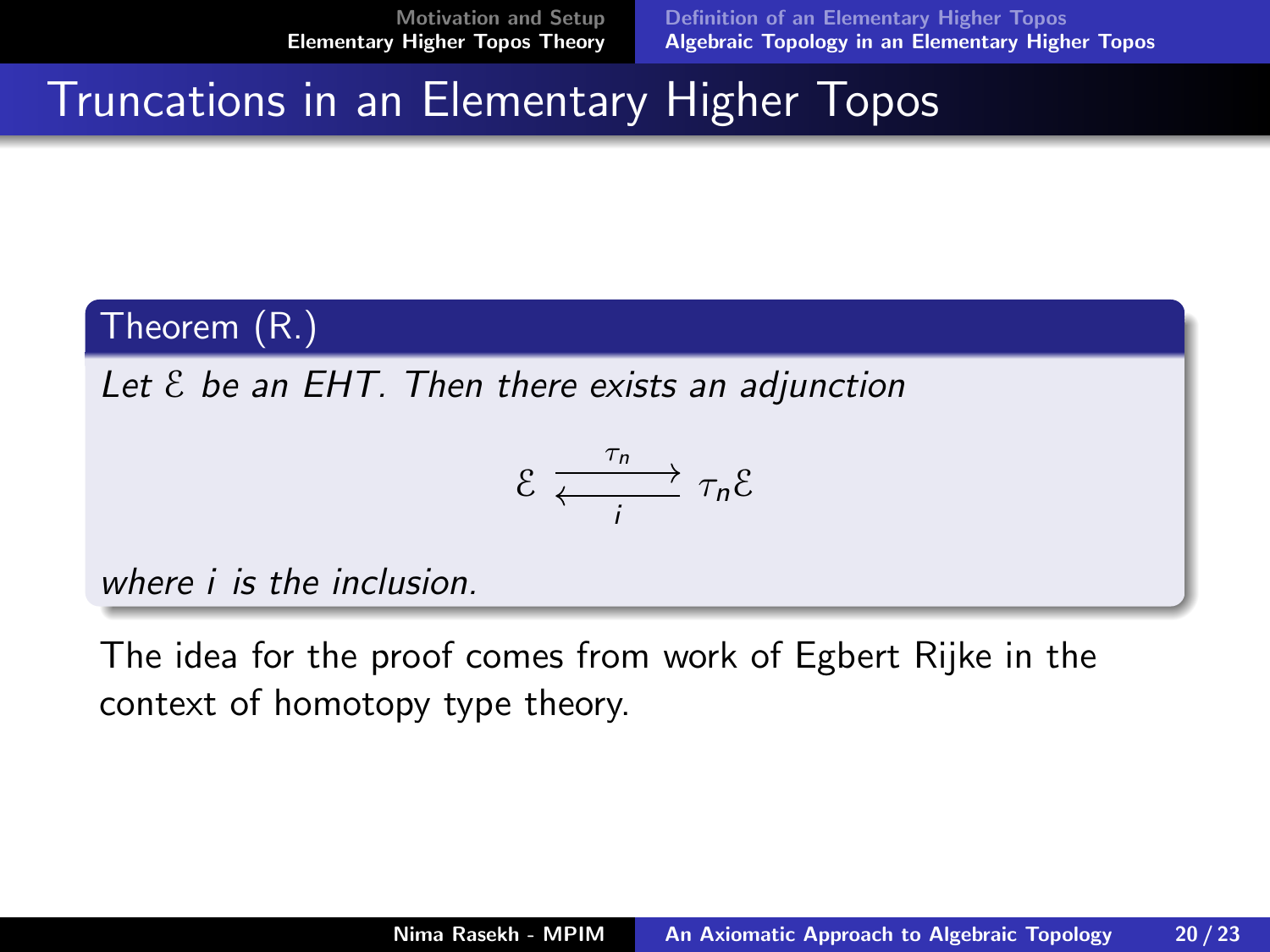### Connected Maps

#### Definition

A map of objects  $f : X \rightarrow Y$  is *n*-connected if for any *n*-truncated object  $Z$  the map

$$
f^*: \text{Map}(Y, Z) \to \text{Map}(X, Z)
$$

is an equivalence of spaces.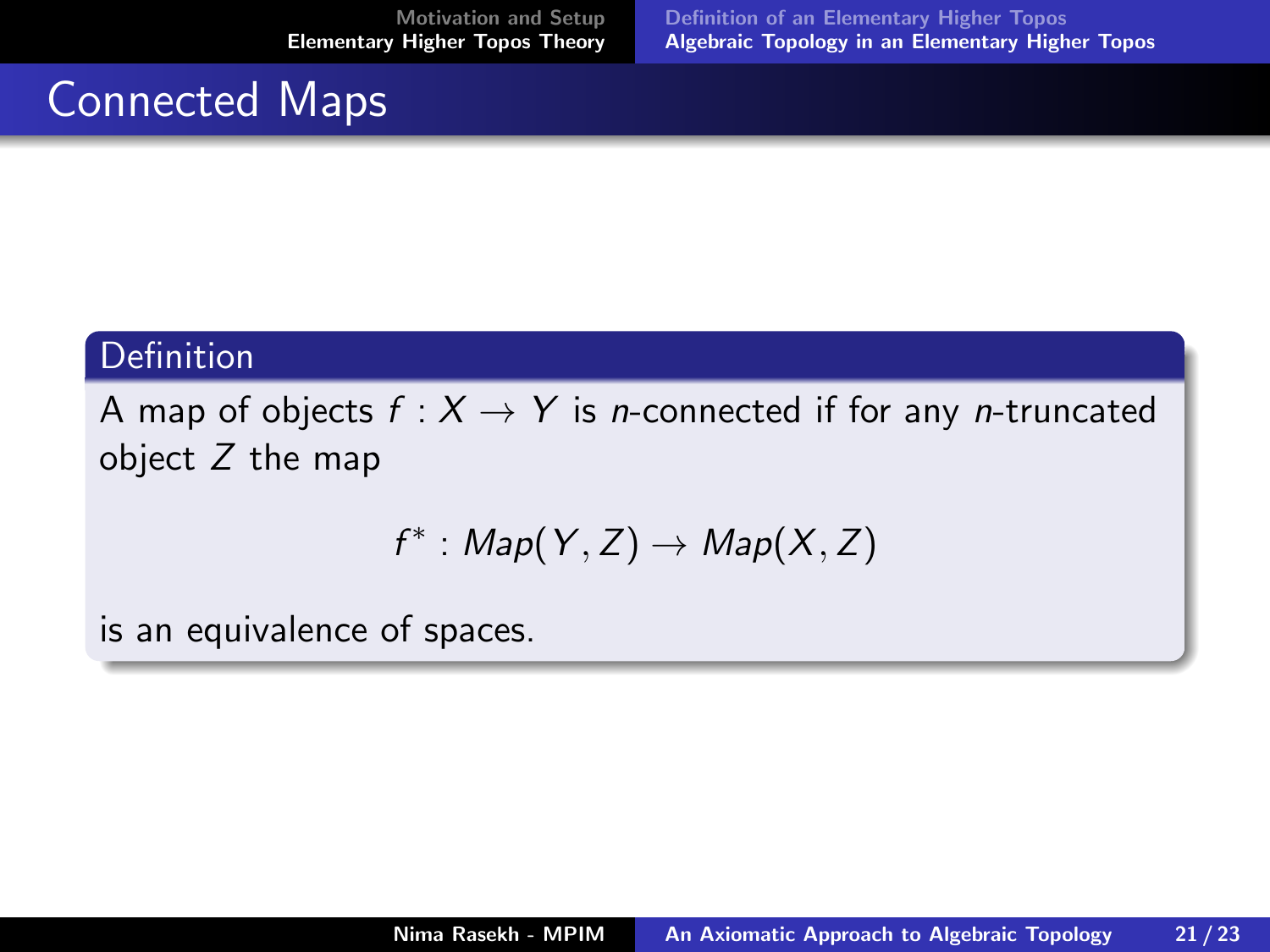#### Blakers-Massey Theorem

Another fundamental result in algebraic topology is the Blakers-Massey theorem, which holds analogously for EHT.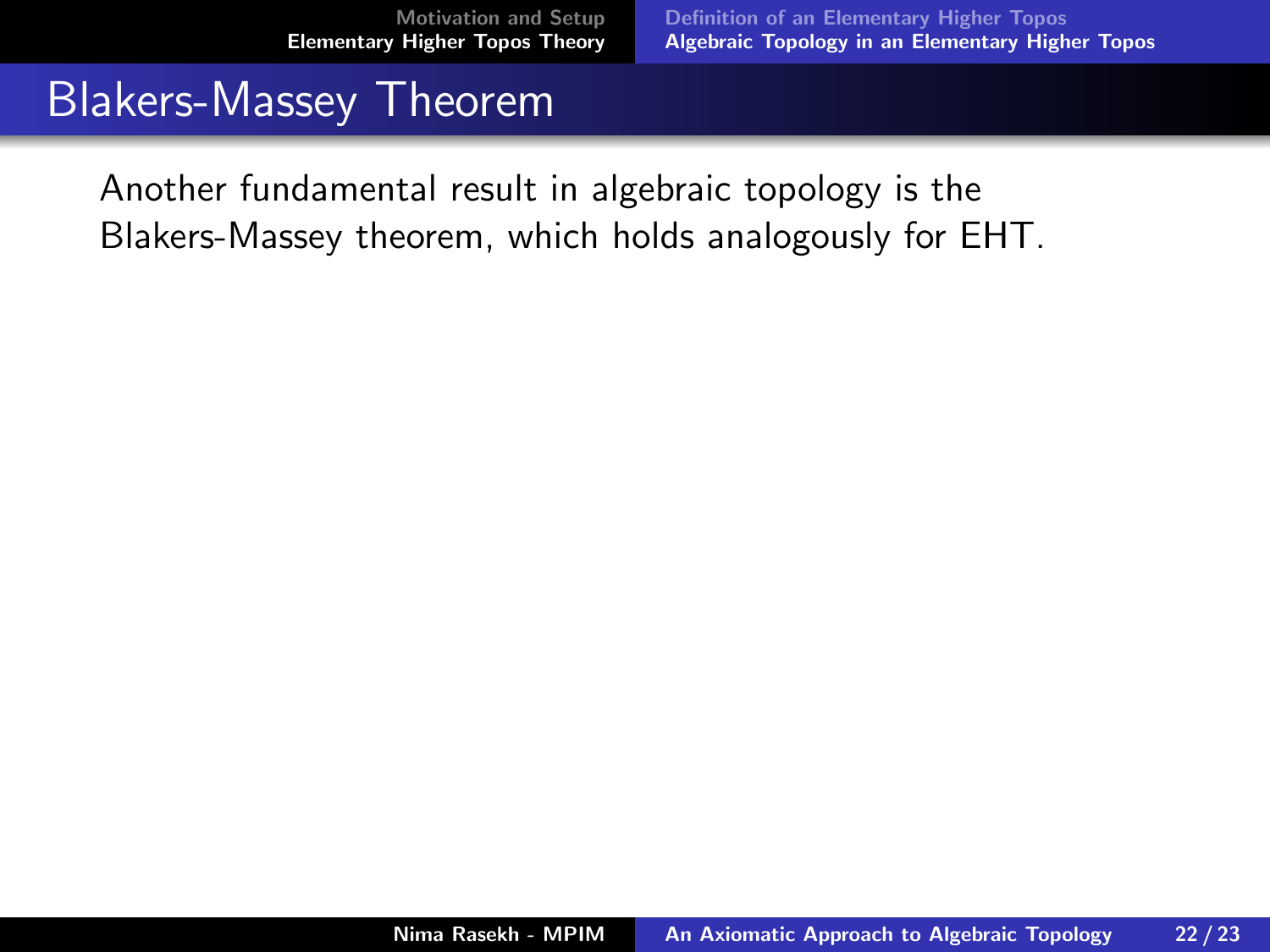### Blakers-Massey Theorem

Another fundamental result in algebraic topology is the Blakers-Massey theorem, which holds analogously for EHT.

Theorem (R.)



Let the above be a pushout diagram in an EHT  $\epsilon$ , such that f is m-connected and g is n-connected. Then the map  $(f, g): Z \to X \times_W Y$  is  $(m + n)$ -connected.

This proof is based on work by Anel, Biedermann, Finster and Joyal on higher toposes.